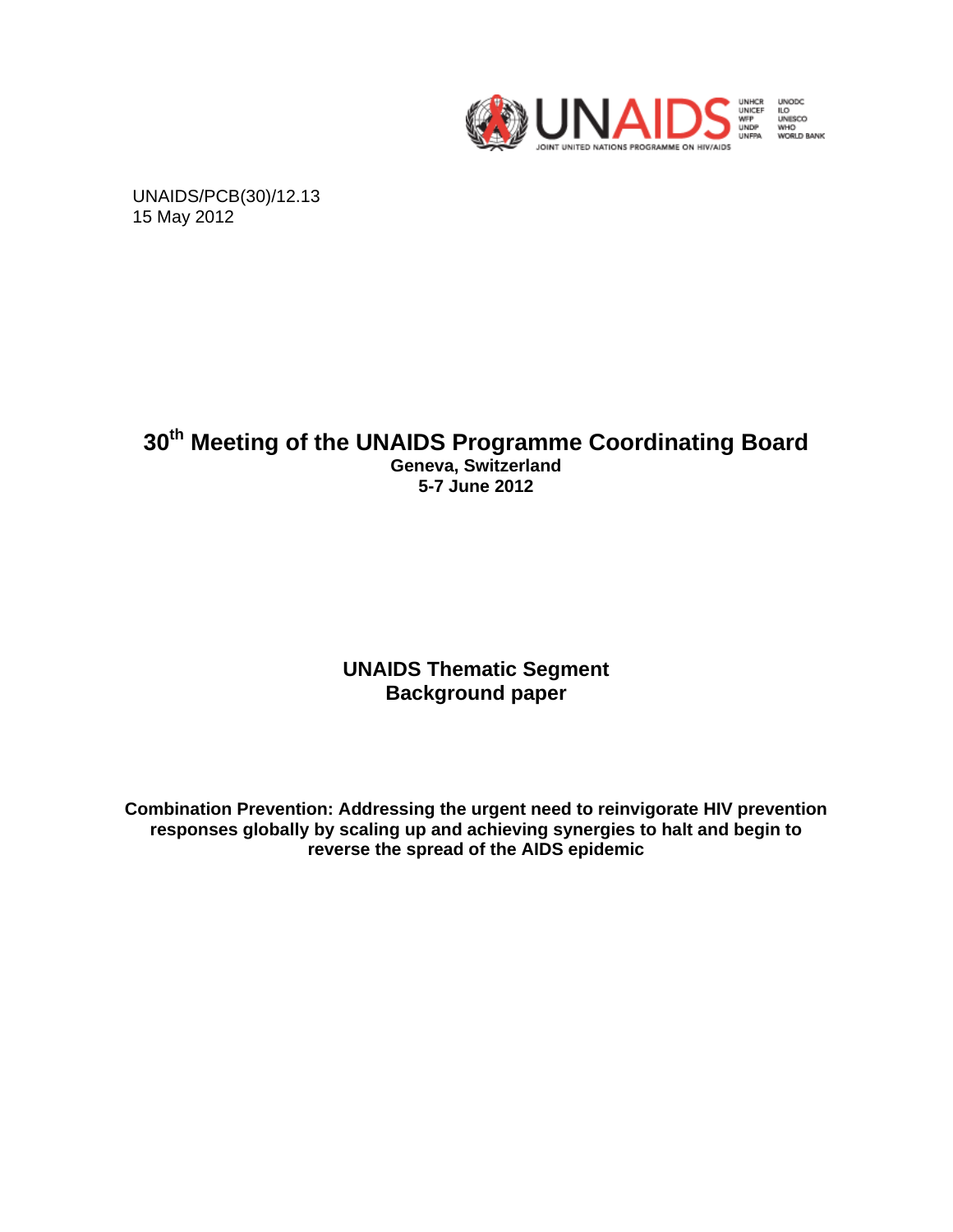### **Executive Summary**

The decline in AIDS-related deaths, due to an increase in treatment uptake, over recent years has not been matched by successes in prevention, with five new infections for every three people starting treatment. The number of new HIV infections varies widely within and between countries and across different populations.

The international community has committed to achieve universal access to HIV prevention, treatment, care and support, to halt and reverse the spread of HIV and contribute to the achievement of the Millennium Development Goals. This commitment was reinforced in 2011 with the adoption of the Political Declaration on HIV/AIDS: Intensifying our efforts to eliminate HIV/AIDS at the United Nations General Assembly High Level Meeting (HLM) on HIV.

'Know your epidemic, know your response' has become accepted as a fundamental approach in the response to AIDS. Central to this is the ability to consider the local context of each epidemic. A breakthrough in global HIV prevention which will send the epidemic into decisive decline will require strategic scaling up of combination approaches, targeted to the epidemiology of specific HIV epidemics.

Combination prevention programmes refer to a portfolio of biomedical, behavioural and structural activities applied in accordance with the epidemiologic and demographic profile and needs of different populations. Combination programmes bring unique challenges both for implementation and evaluation as they entail multi-faceted, context-dependent actions, whose impact is achieved as a result of the mix of programme activities. Simpler and discretely-delivered programmes, for example many biomedical interventions, are often easier to implement and evaluate, than behavioural and structural approaches whose impact may depend on more hard-to-measure variables.

To reach a significant and sustained reduction in the number of new HIV infections, countries must move away from a commodity approach which has considered programme elements in isolation and adopt a more focused response, scaling up combined programmatic approaches that address both short and long term impacts and both immediate risks and underlying causes of risk.

Those involved in the HIV response must call on tailored and innovative methods to ensure effective, evidence-based operational monitoring and evaluation and mutual accountability mechanisms between all stakeholders.

### **Key Features of Combination Prevention Programmes:**

- tailored to national and local needs and contexts,
- a combination of biomedical, behavioural and structural interventions
- full engagement of affected communities, promoting human rights and gender equality;
- operates synergistically, consistently over time, on multiple levels individual, family and society;
- invests in decentralized and community responses and enhances coordination and management;
- flexible—adapt to changing epidemic patterns and can rapidly deploy innovations.

Source: Combination HIV Prevention: Tailoring and Coordinating Biomedical, Behavioural and Structural Strategies to Reduce New HIV Infections. Geneva: Joint United Nations Programme on HIV/AIDS (UNAIDS), 2010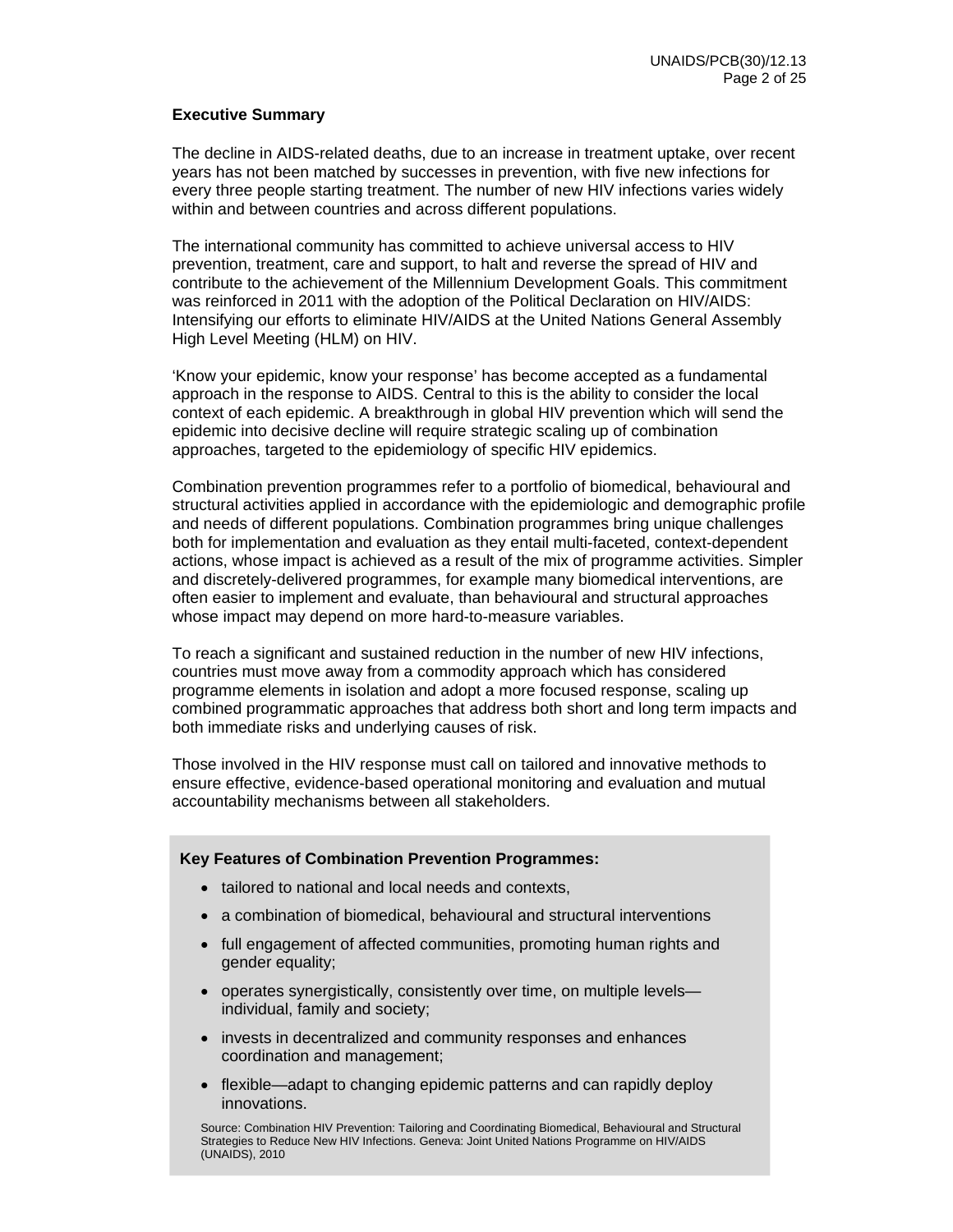# **List of contents**

- 1. Introduction and purpose of this background paper
- 2. Epidemic update
- 3. International commitments on prevention
- 4. Defining your epidemic and responding to the next 1000 HIV infections
- 5. Combination Prevention: what elements does the evidence support?
- 6. Potential new HIV prevention activities: pre-exposure prophylaxis
- 7. How we reach the prevention goals: scale-up, depth and community mobilizationscaling up the right combination
- 8. Monitoring and evaluation

### References

Annex HIV and co-infections among people who use drugs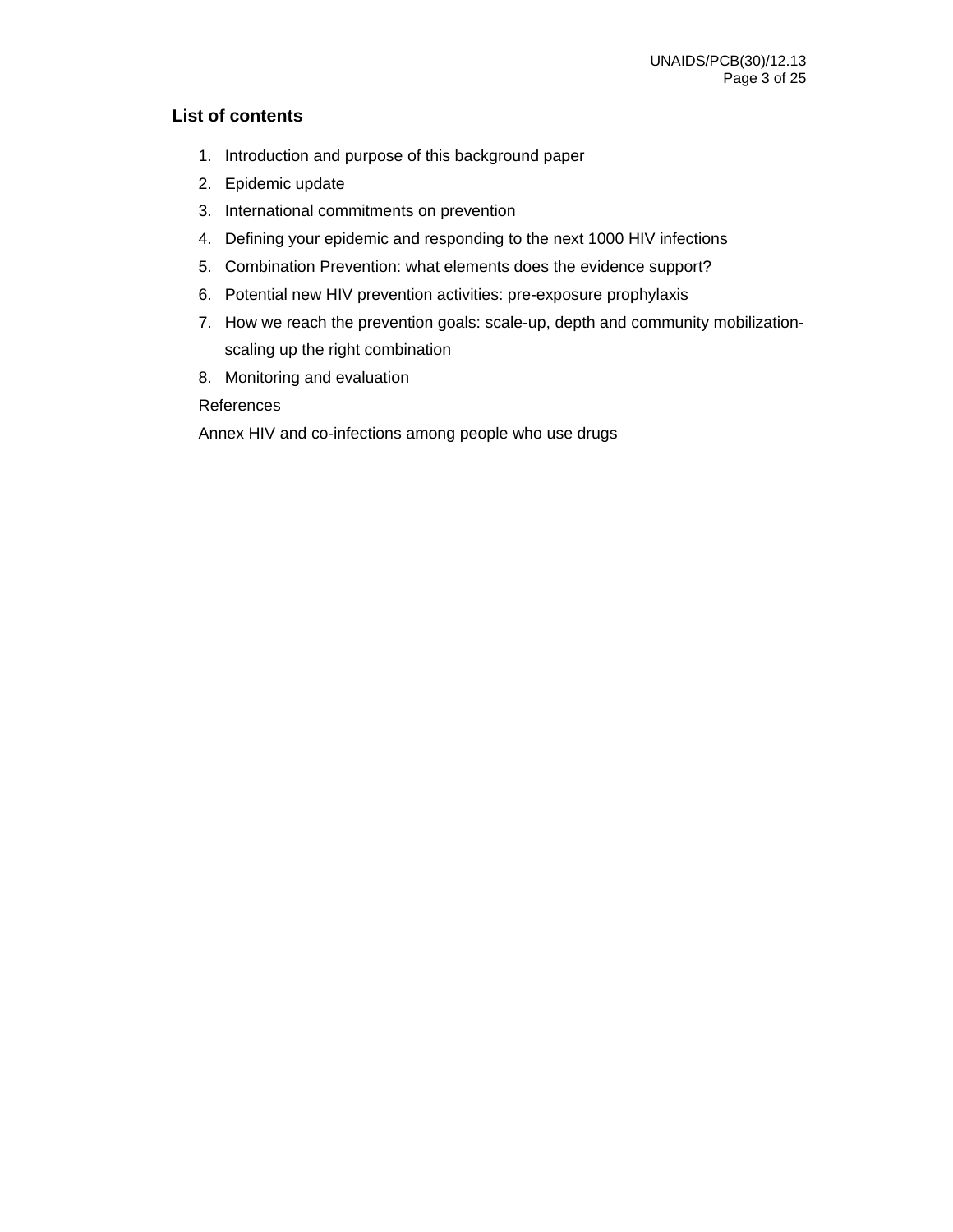## **I. Introduction and purpose of this background paper**

- 1. The aim of this background paper is to set the scene for the thematic day on Combination Prevention, complementing information provided during the planned sessions.
- 2. The background paper contains the following:
	- An overview of the state of the epidemic and progress in the global HIV response, highlighting the international commitments on HIV prevention set out in the Political Declaration on HIV/AIDS 2011;
	- Best evidence on combination prevention and how different epidemic settings require a specific combination of HIV prevention programmes;
	- An examination of how countries can identify and reach their prevention goals, with examples of successful combination prevention programmes;
	- How to scale-up the response in order to reduce as many new infections as possible by doing the right things correctly and at a scale to have a decisive and sustained impact;
	- A discussion of the importance of monitoring and evaluation in combination prevention programmes; and
	- An annex to the background paper considers in depth the issues of HIV and coinfections in people who use drugs.

### **II. Epidemic update**

- **34 million people living with HIV globally in 2010**
- **6.6 million people receiving antiretroviral therapy in low and middle income countries as of the end of 2010**
- **2.7 million people (including 390,000 children) became HIVpositive in 2010**
- **25% drop in new infections between 2001 and 2009**
- 3. By the end of 2010 an estimated 34 million people [estimate range: 31.6 million–35.2 million] were living with HIV. During the period 2000-2010, the number of deaths due to AIDS-related causes fell from an estimated 2.2 million [2.1 million–2.5 million] in the mid-2000s to 1.8 million  $[1.6 \text{ million} - 1.9 \text{ million}]$  in 2010.<sup>1</sup> These figures are a testament to the impact of improved access to antiretroviral therapy, particularly in the last two to three years. At the end of 2010, over 6.6 million people in low- and middle-income countries were receiving antiretroviral therapy, an increase of 27% from December 2009.  $1.2$  In 2010 alone, 700 000 AIDS-related deaths were averted by scale-up of access to treatment $<sup>1</sup>$ </sup>
- 4. However, the pace of HIV prevention is lagging: prevention programmes are not focused on the right group of people, the coverage is too small and the quality of prevention programmes is often poor. For every three people starting treatment in 2010, there were five people newly infected.<sup>3</sup> A total of 2.7 million people acquired HIV in 2010.<sup>2</sup> To reach the goal of zero new infections, there must be renewed focus on prevention.<sup>1,4</sup>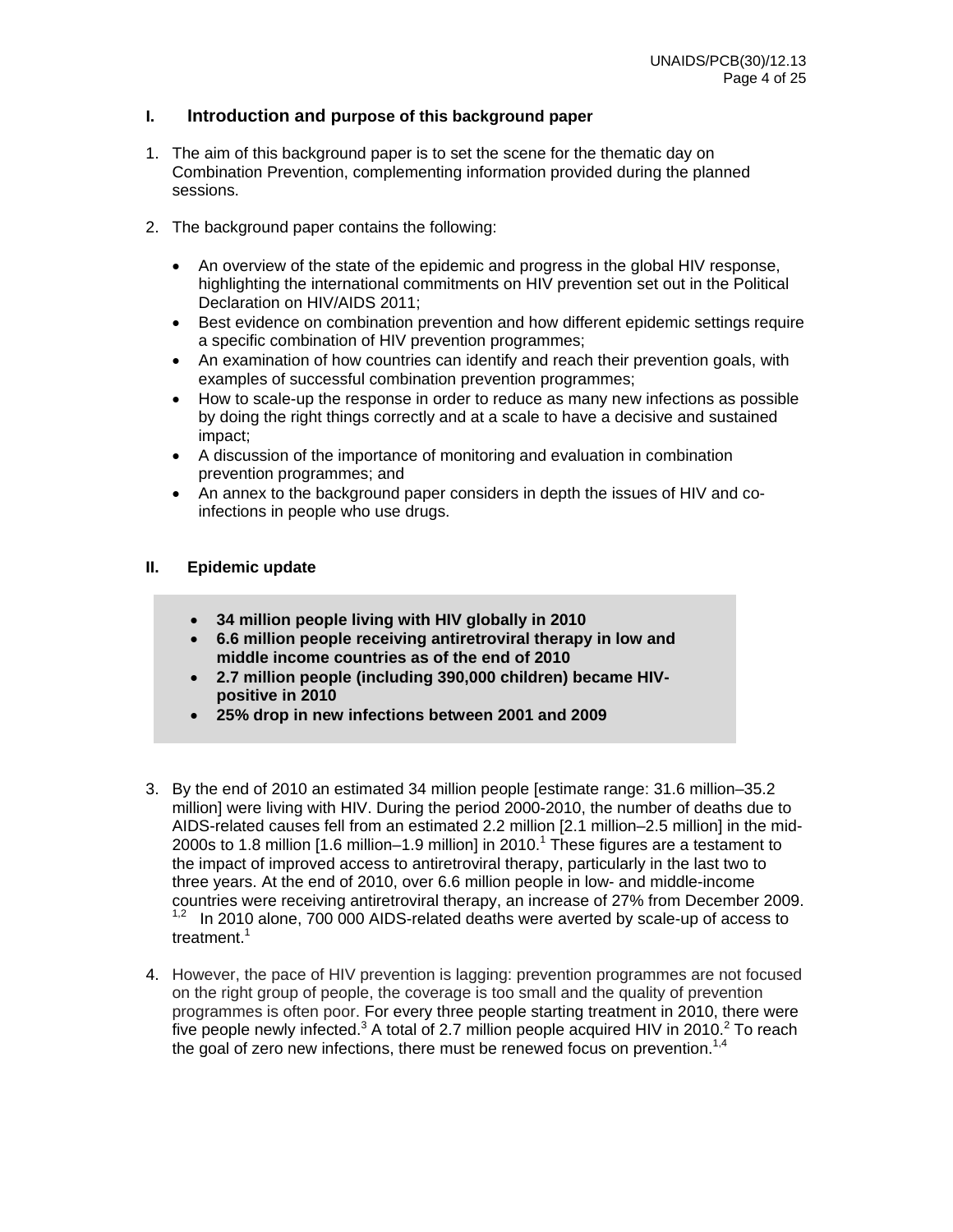- 5. UNAIDS characterizes HIV epidemics<sup>a</sup> as concentrated, low-level, generalized and hyperendemic. These distinctions between epidemic types are intended to point to the different population dynamics which characterize different epidemic situations. A concentrated epidemic (such as that in the Americas, Europe, the Middle East, Asia and Australasia) is defined as one in which the virus has spread among sub-populations reaching prevalence of over 5%, while in the general population it is less than 1%. A low-level epidemic is one in which HIV prevalence is less than 1% in the general population and less than 5% in any subpopulation, whereas generalized epidemics (e.g. those in large parts of southern Africa and parts of east Africa) are self-sustaining via heterosexual transmission with prevalence above 1%, and above 15% in a hyperendemic generalized epidemic.<sup>5,6</sup>
- 6. HIV epidemics are more complex than these epidemiological categories. Epidemics can shift over time, with concentrated epidemics evolving into generalized epidemics. Within generalized epidemics there can also be concentrated epidemics at a higher level in specific settings like urban areas or in specific populations. There are also regions, such as the Caribbean, Central and Western Africa, and parts of the Pacific region, where the epidemic is mixed. In these parts of the world there is a generalised epidemic as well as high transmission rates among sub-groups or key populations, significantly affecting certain geographic areas and specific population groups.
- 7. Globally the proportion of people living with HIV is evenly divided between men and women. However, there are regional differences. In Latin America and Asia Pacific men outnumber women. In sub-Saharan Africa and the Caribbean, women are disproportionately affected, at 59% and 53% of the total, respectively in 2010.<sup>12</sup> An estimated 42 000 to 60 000 pregnant women died due to AIDS-related causes in 2009.<sup>5</sup> A combination of factors- lack of sexual and reproductive health services, violence and fear of violence, inadequate educational opportunities and gender inequity and related poverty- conspire against women and girls to increase risk and restrict access to HIV prevention, treatment and care.<sup>2,3</sup>
- 8. The impact of HIV on children is devastating there were 390 000 new infections among children in 2010.<sup>1,2</sup> Young people aged 15–24 stand at the forefront of the HIV epidemic and accounted for 42% of all new HIV infections among people aged 15–49 in

#### <sup>a</sup> **Generalized epidemic**

 

- HIV is established in the general population.
- A high proportion of transmission occurs outside the context of commercial sex, injecting drug use or multiple partner male-to-male sex.
- Sex with multiple partners among the general population is at high enough levels to sustain epidemic growth.
- Populations with specific behaviors that increase their risk to HIV infection may contribute to more new HIV infections, even if the number of people with those behaviors is low.

#### **Concentrated epidemic**

#### **Low-level epidemic**

- HIV has not spread to significant levels in any sub-population, including populations most at risk to HIV, such as sex workers, clients of sex workers, men who have sex with men and persons who inject drugs.
- The spread of HIV is slow and inefficient because there are infrequent and few repeated transmission contacts among high-risk group members. HIV may have only recently been introduced or may not have entered a high-risk group network.

HIV transmission has taken root in one or more populations whose behavior puts them at high risk, such as sex workers, clients of sex workers, men who have sex with men and persons who inject drugs.

HIV is rarely transmitted to people outside of the most at risk populations or their regular sex partners.

Unless behaviour changes or levels of other risk factors such as sexually transmitted infection prevalence, HIV transmission will continue among the high-risk subpopulations. Transmission will occur most rapidly among persons who inject drugs or engage in unprotected anal sex.

The size of populations most at risk to HIV and the degree of risk behaviours will determine the number of new infections. Most new infections among the general population can be linked to contact with a sex worker, men who have sex with men and persons who inject drugs.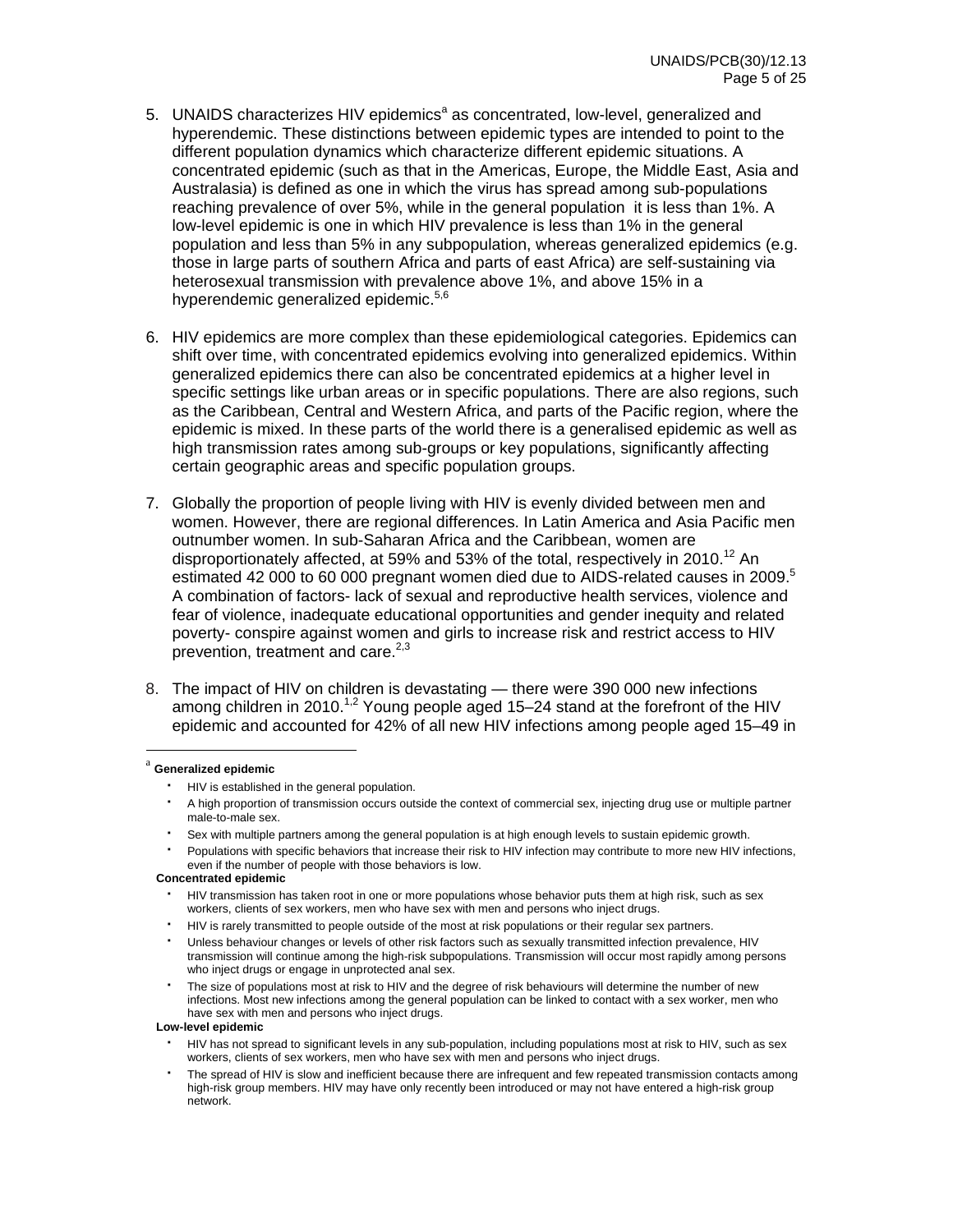2010.<sup>7</sup> Young women are especially vulnerable to HIV  $-$  nearly two-thirds of infections in young people are in young women for a number of reasons including the greater biological susceptibility to HIV infection of young women and because young women are more likely to have older sexual partners than young men. Despite increased efforts to educate young people about HIV, the level of knowledge about HIV among young people in low- and middle-income countries is still low, with only a quarter to a third of young people correctly answering the full set of basic questions about HIV prevention and transmission and many young people lacking access to sexual and reproductive health services and rights. $3$ 

- 9. In areas characterized as generalized, concentrated and low-level epidemics, subpopulations that include people who inject drugs, men who have sex with men, transgender people, sex workers, clients of sex workers, prisoners and migrants typically have the highest prevalence of HIV. $^2$  Men who have sex with men are disproportionately impacted by the HIV epidemic, in comparison to all men in the population, regardless of whether the epidemic is concentrated or generalized. $8$  A combination of biological, behavioural and structural factors combine to raise the risk faced by men who have sex with men. An international review of 38 countries found that on average, men who have sex with men were 19 times more likely to be HIV infected than the general population.<sup>9</sup> The figures for men who have sex with men frequently include men who sell sex and transgender people.
- 10. In the 151 countries where injecting drug use is known to occur, estimates of the number of people who inject drugs range from 11 million to 21 million, and among this population an estimated 3 million [range:  $0.8$  million to  $6.6$  million] are living with HIV.<sup>10</sup> Women who inject drugs are particularly vulnerable to HIV as they are more likely to be in riskier situations such as injecting at an early age or being injected by an injecting partner than men and face more barriers to access HIV-related services.<sup>11,12</sup>
- 11. Even though the vulnerability of women, men, and transgender people to HIV through sex work has been recognized from the earliest days of the HIV epidemic, sex workers still report inadequate access to HIV-related services, and funding for HIV prevention targeted at sex workers accounts for less than 1% of the global total. According to the findings of recent studies, sex workers in low and middle income countries are up to 14 times more likely to acquire HIV than all women of reproductive age, with average HIV prevalence rates between 100% and 32%.<sup>13,14</sup>
- 12. While the annual global rate of new infections fell by 25% between 2001–2009, there are huge differences in the impact of the HIV response at regional and national levels.<sup>3</sup> The evolution of the HIV epidemic shows that whether it charts the course of a concentrated or generalized epidemic, or evolves from one to the other is determined by a complex combination of individual and community factors. Moreover the legal, social, cultural and economic environments all play a part, and the ability of people and communities to protect themselves from HIV depends on the availability of commodities and services, and the extent to which individual behaviours, risk environments and structural factors can be changed.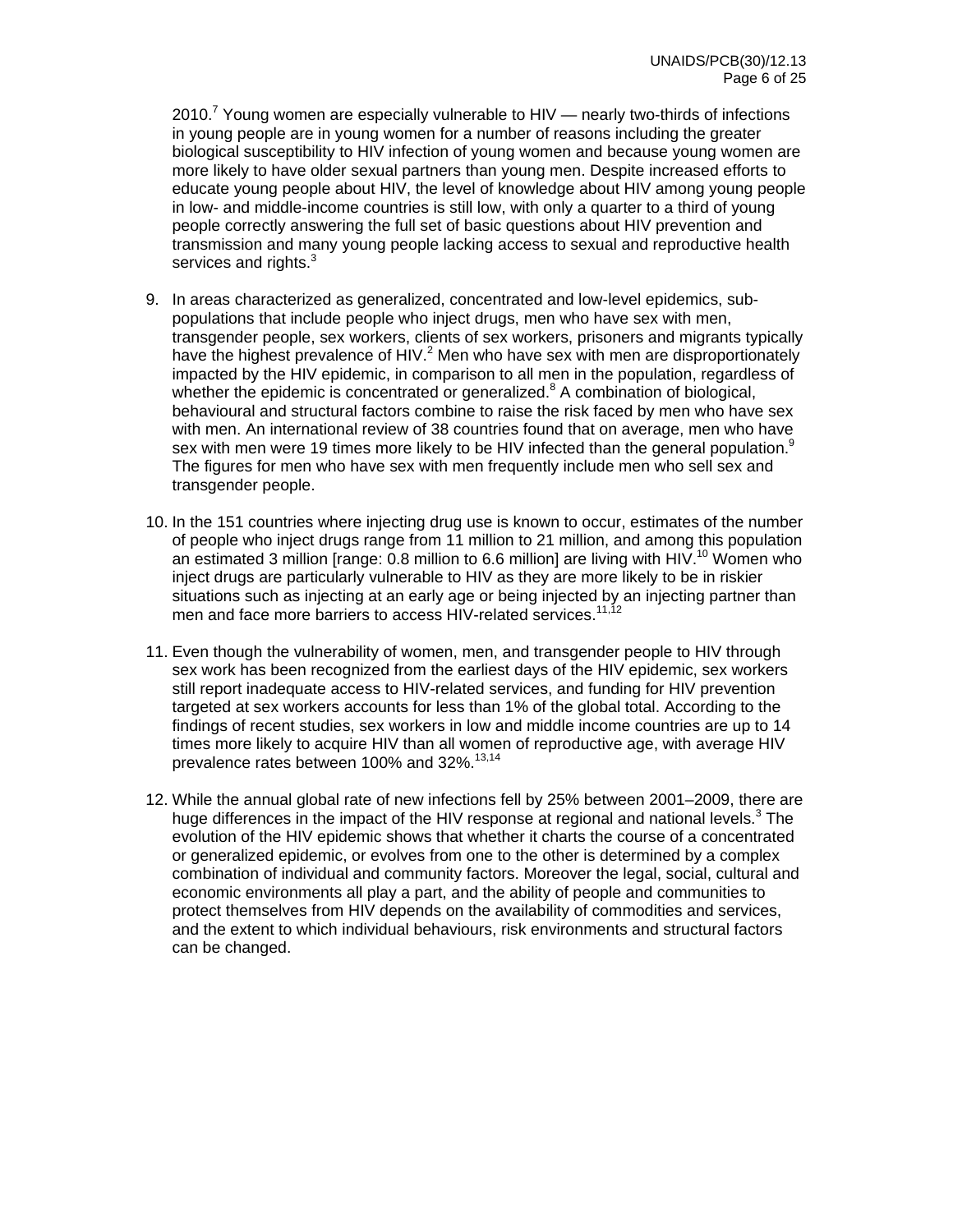### **III. International commitments on prevention**

**The Political Declaration on HIV/AIDS: Intensifying our efforts to eliminate HIV/AIDS set ambitious prevention targets for 2015:** 

- **reduction of sexual transmission of HIV by 50%;**
- **reduction of HIV transmission among people who inject drugs by 50%;**
- **elimination of new HIV infections among children.**

**It emphasizes the need for prevention strategies to respond to infection patterns, and to include commodity access, reduction of risk behaviours and creation of an enabling environment.** 

- 13. The UNAIDS Programme Coordinating Board's 2010 adoption of the *UNAIDS 2011- 2015 Strategy: Getting to Zero* represented a commitment by the international community to achieve universal access to HIV prevention, treatment, care and support.<sup>4</sup> It also signified a commitment to halt and reverse the spread of HIV and contribute to the achievement of the Millennium Development Goals. This determination was reinforced in 2011 with the adoption of the Political Declaration on HIV/AIDS: Intensifying our efforts to eliminate HIV/AIDS at the United Nations General Assembly High Level Meeting on  $HIV.<sup>15</sup>$
- 14. The Political Declaration set out specific targets for HIV prevention including: i) reduction of sexual transmission of HIV by 50% by 2015; ii) reduction of HIV transmission among people who inject drugs by 50% by 2015; iii) elimination of new HIV infections among children by 2015 and a substantial reduction in AIDS-related maternal deaths. The Political Declaration moreover emphasized the need for a wide range of actions that address the creation of an enabling environment for the AIDS response, and an overarching commitment "to redouble HIV prevention efforts by taking all measures to implement comprehensive, evidence-based prevention approaches."15
- 15. In particular, these actions encompass the needs of young people, women of childbearing age, promotion and facilitation of safer sex and risk and harm reduction programmes for people who inject drugs. The Political Declaration, recognized that prevention strategies and programmes are often too generic and do not adequately respond to infection patterns and the disease burden. Subsequently the Declaration drew specific attention to sero-discordant relationships and to key populations which epidemiological evidence shows are often at higher risk, specifically men who have sex with men, sex workers and people who inject drugs. Member states at the High Level Meeting emphasized the need to raise public awareness, promote gender equity and address structural factors such as the vital role of the family, targeted deployment of financial resources and the role of enabling legal, social and policy frameworks. They call for deployment of biomedical interventions as soon as they are available and strengthening the evidence base for all forms of HIV prevention interventions.<sup>15</sup>
- 16. Complementing the UNAIDS Strategy and the HLM Political Declaration are a number of strategies and instruments which have been adopted by UNAIDS Cosponsors and related bodies and serve to reinforce the progress towards HIV prevention within their specific mandates and areas of responsibility. These include the United Nations Educational, Scientific and Cultural Organization's Strategy for HIV and AIDS, with its strategic priorities of building country capacity for effective and sustainable education responses to HIV; strengthened comprehensive HIV and sex education; and advancement of gender equality and protection of human rights.<sup>16</sup> Similarly the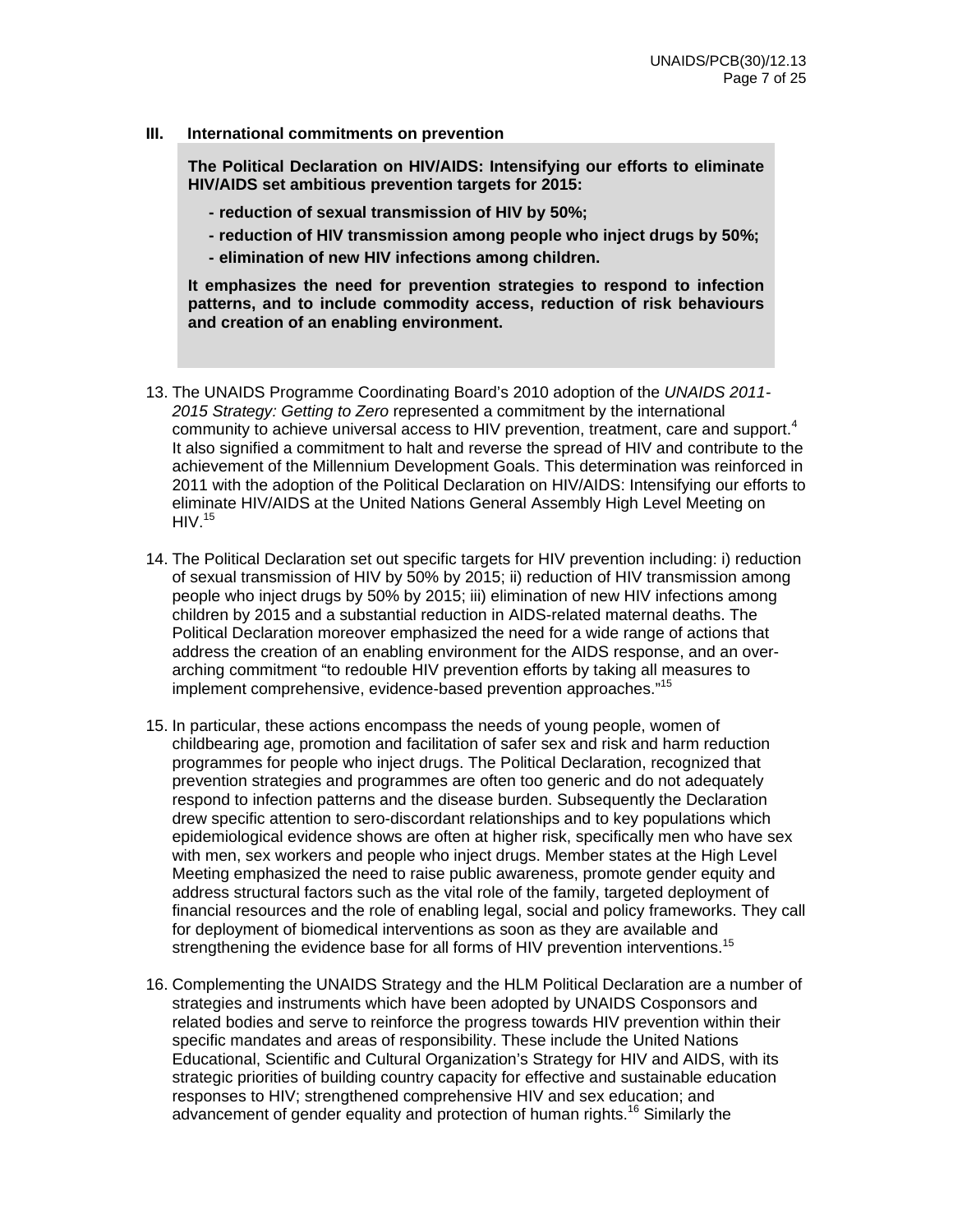International Labour Organization's 2001 code of practice on HIV/AIDS and the world of work and the subsequent Recommendation concerning HIV and AIDS and the world of work 2010 (No. 200) and follow-up to this Recommendation in 2012 underscore the commitment to workplace responses to HIV prevention, treatment, care and support.<sup>17,18</sup> Likewise, the key role of the health sector was laid out in the World Health Organization's global health sector strategy on HIV/AIDS, 2011-2015.<sup>19,20</sup> UN agencies have also promoted inter-agency coordination and alignment of decisions. For example, the Commission on Narcotic Drugs has called for collaboration among stakeholders in UNODC and UNAIDS to promote better coordination of the HIV response in order to scale up access to comprehensive prevention, care, treatment and support services for people who use drugs.

### **IV. Defining your epidemic and responding to the next 1000 HIV infections**

**Effective HIV prevention programmes need to be able to respond to the next 1000 infections. They need to know where and why these infections are occurring, what is the current response, and what are the additional needs to prevent them. Prevention responses will fail unless they consider the social and cultural context in which they are intending to make change.** 

- 17. Prevention policies, programmes and activities can only be successful if they are grounded in a thorough understanding of the epidemic they aim to tackle. $2$  The concept, 'know your epidemic, know your response' has become accepted as a fundamental step in the response to AIDS. Central to this is the ability to consider the local context of each epidemic.<sup>21</sup> Know your epidemic, know your response is a means for programme planning to be informed by exercises to understand modes of transmission, resource tracking and gap analysis of existing HIV programmes.<sup>22</sup> This information is the cornerstone of developing national prevention strategies that are context-specific.<sup>23,24</sup>
- 18. Understanding the nature of an HIV epidemic goes beyond HIV prevalence, to ascertain not just what has happened in the past, but where, among whom and why new infections are likely to occur.<sup>25</sup> Modelling of the expected distribution of HIV infections in the coming year according to exposure group is a key tool for programme planning.<sup>26</sup> Modes of transmission studies rely on a wide range of reliable data sources including from Ministry of Health statistics, demographic and health surveys, behavioural surveillance and scientific studies.<sup>27</sup> Using these data to inform the modelling and to understand the sources of HIV infection can identify not just the contribution of different risk groups but can also highlight the gaps in existing monitoring.<sup>28</sup> Lack of reliable data to inform the key model input parameters (including information on key populations and risk behaviour) can jeopardize the reliability of the modes of transmission studies.
- 19. In addition to knowing the distribution of anticipated new infections, optimal HIV prevention responses need also to know the financial and human costs of the appropriate programmes to prevent these new infections, as well as the size of current allocations to them in order to determine whether and where gaps exist. The National AIDS spending assessment (NASA) is a standardized tool that describes the flow of resources from their origin to the beneficiary populations.<sup>29</sup> It provides detailed information about the resource allocation among programmes and also identifies possible funding gaps, allowing decision makers to incorporate into the strategic planning cycle a more efficient use of resources for HIV prevention.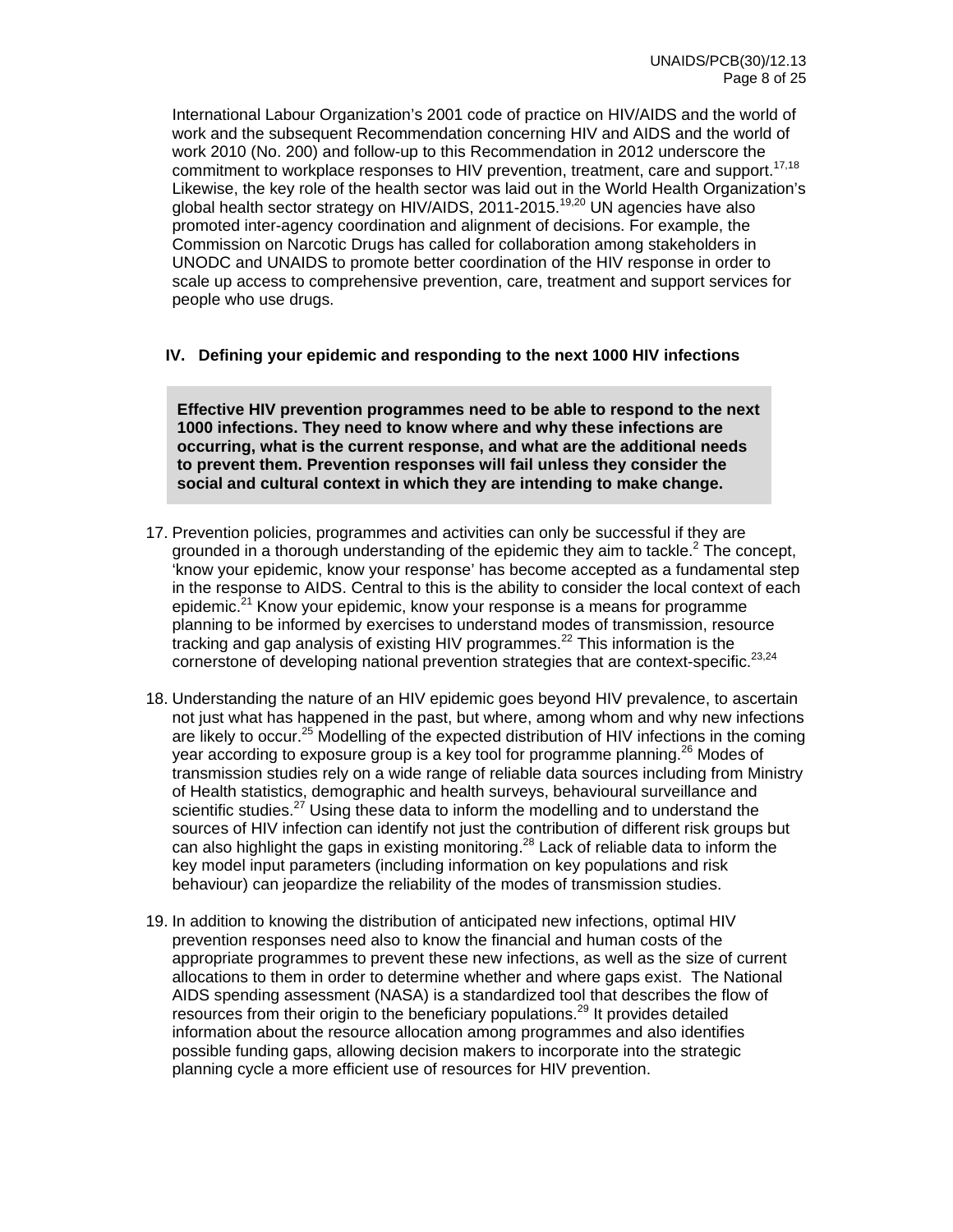20. While 'know your epidemic, know your response' has become a well-established approach, the importance of understanding the social, cultural, political and legal environment is rarely fully appreciated.<sup>30</sup> Prevention programmes are unlikely to succeed unless they take the social and cultural context into consideration when they assess where and how they may be able to effect change. To date HIV prevention efforts have had an over-emphasis on individual risk and a commodity approach to HIV interventions. National programmes typically comprise disconnected interventions with little or no coordination between them. $27$  This creates inherent weaknesses in the AIDS response due to a lack of coordination and a failure to maximise positive synergies and ameliorate negative synergies or unintended consequences in relation to different programme elements. A combination prevention approach addresses these weaknesses.<sup>27</sup>

### **Planning an effective HIV prevention response**

The key to planning an effective HIV prevention response is knowing who is most affected by HIV, the extent to which HIV is prevalent among the population and different subgroups, and the risk behaviours, laws, policies, and settings that may facilitate the transmission of HIV.

Vital questions in planning an effective national HIV prevention response include:

- Where, among whom and why are new HIV infections happening?
- How fast are infections moving?
- What are the legal, human rights, gender, socioeconomic and cultural drivers of the epidemic?
- Have the most effective and feasible strategies been prioritized for the local context?
- Have the risks of the current strategy been analysed?
- Have the human and financial resources for an effective response been assessed?

Source: Practical Guidelines for Intensifying HIV Prevention. Towards Universal Access. Five steps to HIV prevention planning and implementation: Joint United Nations Programme on HIV/AIDS (UNAIDS), 2008

### **V. Combination Prevention: what elements does the evidence support?**

- 21. Combination prevention refers to a mix of biomedical, behavioural and structural activities to respond to the needs of different populations in a particular epidemic context.<sup>2,24,31</sup> Combination prevention is evidence-informed. It seeks to deploy rightbased and community-owned strategies and brings together the best set of prevention activities to meet the needs and conditions of specific communities and countries. Ideally, combination prevention efforts are generated by a transparent cycle of HIV programming engaging all stakeholders and engendering a sense of common purpose where the needs to include all those affected and to set effective priorities are both met.<sup>27</sup> Combination programmes bring unique challenges as they entail multi-faceted prevention efforts that are sensitive to context. Most importantly, combination prevention efforts must match the local epidemiological landscape.<sup>32</sup>
- 22. The evidence base for different HIV prevention activities varies widely. For activities which are long-standing, the most important body of evidence is rigorous and routine programme monitoring and evaluation to establish that the activity meets its intended impact. For activities which are being introduced into a programme and where there is existing evidence of efficacy, it is important to establish a case for the plausibility of their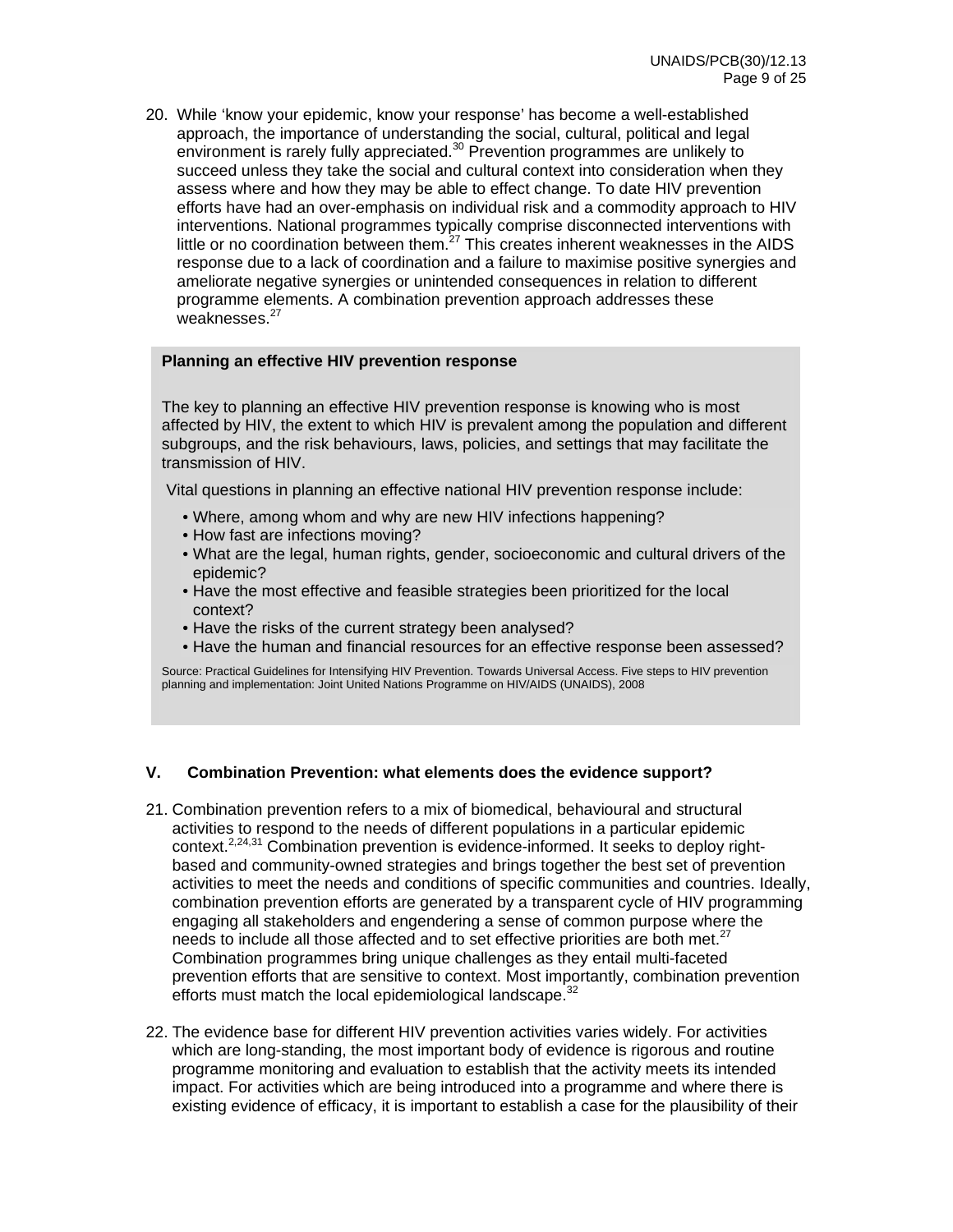effectiveness in real world situations using a variety of research and evaluation designs and methods with robust counterfactuals (i.e. is there a demonstrated effect/can we plausibly rule out that effect being caused something other than the programme). For new activities where efficacy needs to be demonstrated, it is important to use experimental or quasi-experimental designs where the effects of chance or selection bias can be ruled out.<sup>33,34</sup>

- 23. Compelling evidence exists for a number of HIV prevention activities which are delivered in different settings and include a mix of biomedical, behavioural and structural elements. The most important activities or clusters of activities which have been found to make a major contribution to the impact of HIV programmes, or whose scale-up would likely have a major impact, are considered in the paragraphs below.
- 24. **Eliminating new infections among children**: One of the 10 goals of the UNAIDS 2011- 2015 Strategy, *Getting to Zero.*<sup>4</sup> This goal was incorporated as a target in the 2011 Political Declaration adopted at the UN General Assembly. The four pillars of programmes to eliminate new infections among children and keep mothers alive are antiretroviral prophylaxis for pregnant women, primary prevention of infections in women, prevention of unintended pregnancies in HIV-positive women and linkages with longterm care and support for women living with HIV and their families. <sup>5,35,36</sup> Prophylactic antiretroviral treatment of pregnant women with HIV can reduce the risk of HIV transmission during pregnancy delivery and breastfeeding to less than 5%, and contraception to prevent unintended pregnancies among women living with HIV is also a successful means of reducing potential new infections of infants.<sup>7,37,38</sup>
- 25. **Male circumcision**: There is compelling evidence from three randomized controlled trials that **voluntary medical male circumcision** reduces the risk of sexual transmission of HIV from women to men by approximately 60%.<sup>39-41</sup> Since 2007, the World Health Organization and UNAIDS have recommended voluntary medical male circumcision as a component of HIV prevention programmes for all settings where HIV rates are high and where rates of male circumcision are low.<sup>87</sup> As male circumcision provides only partial protection against the acquisition of HIV, it is always recommended as part of a package of HIV prevention activities. As of October 2011, over 1.1 million males had been circumcised for HIV prevention in sub-Saharan countries considered high priority for this intervention.<sup>b</sup> There are indications the rate of growth in adult male circumcision programmes has continued to increase with new numbers of performed male circumcisions scheduled for release at a regional meeting in July 2012. There has also been debate about how to present the protective effect for women, as fewer HIV infections amongst men will result in less exposure to HIV amongst women. $32$
- 26. **Treatment as Prevention**: Since the advent of highly effective antiretroviral therapy there has been interest in the extent to which suppression of the virus in an HIV-infected person also translates into interrupting transmission of the virus. Data from observational and cohort studies strongly indicated the likelihood that effective treatment also resulted in effective prevention. In 2008 the Swiss National AIDS Commission concluded that people with fully suppressed viral load and in the absence of sexually transmitted infection were sexually non-infectious, that is, they could not pass on the virus. $42$ Subsequently in 2011 results of a major clinical trial (HPTN 052) showed that people living with HIV were at least 96% less likely to transmit HIV to their partners if they were receiving antiretroviral therapy.<sup>2,43,44</sup> Ensuring that antiretroviral drugs reach the people who need them is essential, and research is on-going into strategies that increase both uptake and adherence.<sup>37</sup>

 

**b PEPFAR Male Circumcision Technical Working Group**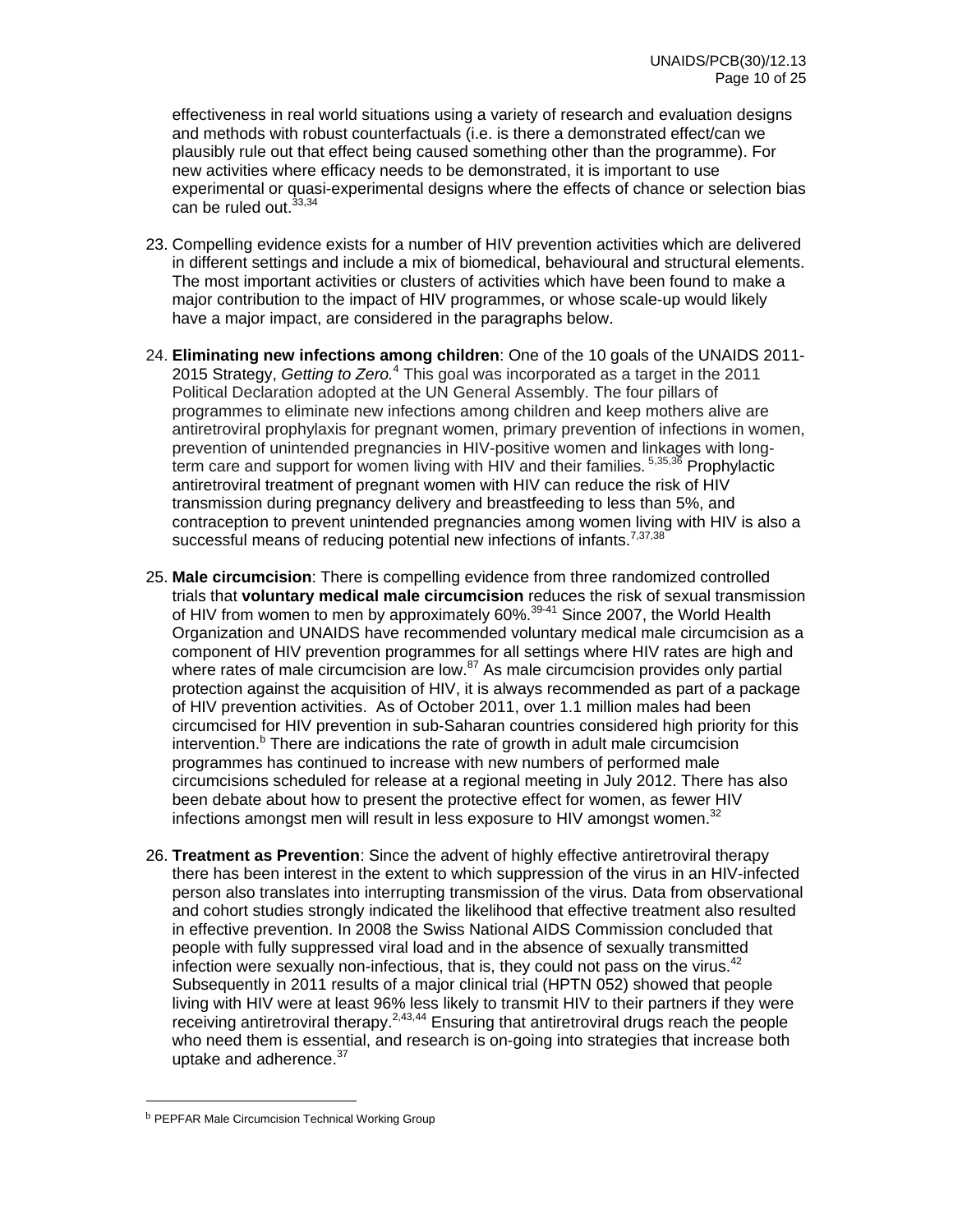- 27. **Integrated programmes directed at key populations**: Community-based programmes, and **community outreach programmes,** particularly via peer educators, play a crucial role in reaching key populations at higher risk of HIV. The evidence base suggests that structural, biomedical and behavioural interventions combined in one package offer the best strategy to reduce HIV among people who inject drugs. <sup>45-47</sup> The risk of HIV transmission can be reduced by opioid substitution therapy, needle and syringe programmes and antiretroviral therapy, and a combination of all three is required to reduce HIV infections in this population by more than half.<sup>11</sup> Peer educators and community outreach are essential in this process.<sup>46</sup>
- 28. In an environment where homophobia, stigma and discrimination prevent gay and other **men who have sex with men** (MSM) from disclosing their behaviour and seeking sexual health services, community-based outreach is essential for HIV prevention.<sup>9,48</sup> The most successful community-based outreach programmes are those that rely on peers to disseminate HIV risk reduction information, distribute condoms and facilitate referrals to MSM-friendly HIV testing, treatment and care. Although a number of effective behavioural HIV prevention strategies targeted at gay and other men who have sex with men promote increasing condom use during anal sex, there is consistent evidence that such episodic activities are prone to decay and/or limited in their reach and impact by community and other national/legal norms. $49$  There are also emerging biomedical HIV prevention strategies for men who have sex with men, including oral and rectal preexposure prophylaxis. (See point 35)
- 29. Interventions focused at **sex workers** have been found to be cost effective for HIV prevention. This is particularly the case for community-led approaches where sex workers are empowered to make their work, work place and environment safer. Successful approaches attend to the complex sexual and reproductive health needs of female, male and transgender sex workers, including economic empowerment, legal and social support and protection from gender-based violence that sex workers everywhere face. Importantly, the most effective programmes are those where sex workers are involved in programme planning and management as well as on-going data collection and analysis.<sup>46,50</sup> Sex workers operate in a wide variety of settings, but in settings where they can insist on safer sex (condom use), vulnerability to HIV has been shown to be sharply reduced.<sup>13</sup> Arguably, the most direct way to promote condom use in sex work settings is to empower sex workers to enforce it, and to be supported by both clients and the wider society in doing so.<sup>13</sup> Despite limited evidence in support of structural interventions focused on sex work, programmatic experience points to a need for such interventions to combat social, political, and environmental obstacles to HIV outreach in this community.
- 30. **Condom programming** is a long-standing mainstay of prevention programming efforts. Despite the fact that there is relatively little novel in approaches to increase access to male condoms and create demand for their use, condom use continues to be a key determinant of success in reducing HIV incidence.<sup>51</sup> Female condom programming is a more recent addition to condom efforts, and while success in increasing access to and use of female condoms was slower than many expected, there are now numerous country examples where female condoms contribute a significant proportion of overall condom use, and as further female condom products are developed and unit prices continue to fall, it is likely that this sector will grow. $52$
- 31. **Behavioural change strategies** are those that aim to reduce the risk of HIV transmission by changing individuals' behaviour and also social norms.<sup>59</sup> Examples of direct targets for behaviour change are prevention programmes that encourage delay in onset of first sexual intercourse, partner reduction and increased use of male and female condoms.<sup>60</sup> They can be implemented at the individual and family level, but also across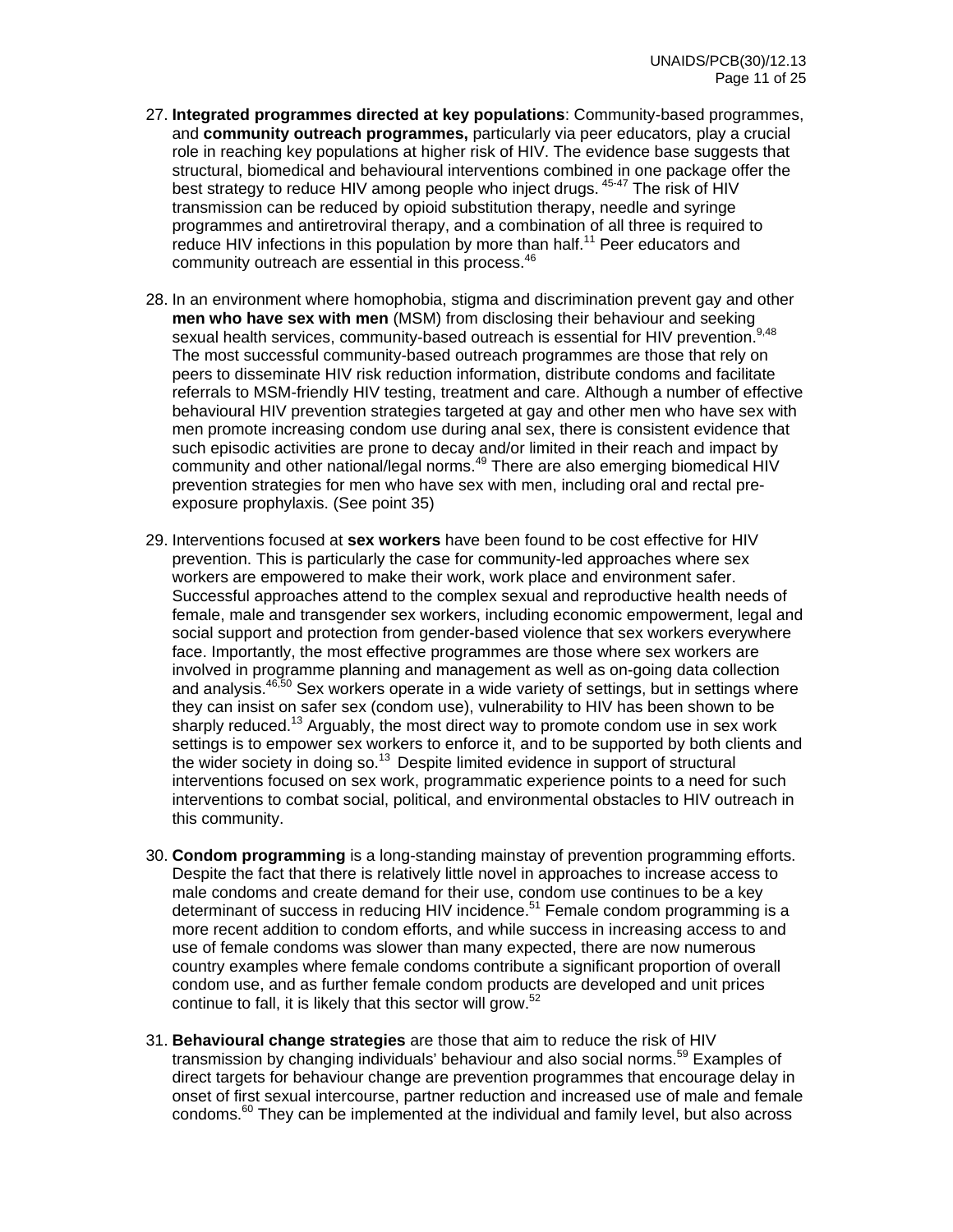social and sexual networks and within institutions, and whole communities.<sup>60</sup> Implemented in isolation, behavioural strategies cannot bring about sufficient change to sustainably reduce HIV transmission on their own but they play a vital part in combination prevention efforts.<sup>60</sup> Effective behaviour change also needs to utilize strategies that operate at social and norm-setting levels, as well as individual level.

- 32. A meta-analysis of 42 studies found that **behaviour change programmes to increase condom use** are effective to reduce sexual risk behaviour and avert HIV as well as other sexually transmitted infections.<sup>53</sup> Research on changes to HIV prevalence in Malawi, a country at the epicentre of the HIV epidemic, have shown that interventions to change sexual behaviours (namely delayed initiation of sexual activity, reductions in concurrent sexual relationships and increased condom use) can significantly reduce new HIV infections.54 Similarly, in Zimbabwe, the declines in partner concurrency due to reduced extramarital, commercial and sexual relations which were associated with a sharp reduction in HIV prevalence point to a need for prevention approaches that focus on a combination of partner reduction, condom promotion and evidence-based approaches.<sup>55-</sup><br><sup>57</sup>
- 33. **Structural HIV prevention** refers to social, economic, political and environmental factors that have a direct impact on HIV risk and vulnerability.<sup>61</sup> There is a lack of both clear definitions of structural interventions and data on their effectiveness. However, it is clear that HIV prevention efforts cannot be successful over the long term unless structural factors are addressed. $61$  One suggestive recent example is cash transfers to encourage adolescent schoolgirls in low-income settings to stay in education.<sup>62</sup> A randomized controlled trial in Zomba district, Malawi found that cash transfers, either conditional on school attendance or unconditionally paid to girls' families, was associated with lower rates of HIV. Empowering adolescent girls to be less dependent on older men for presents and petty cash reduces the likelihood of their engaging in risky sexual behavior.<sup>62-66</sup>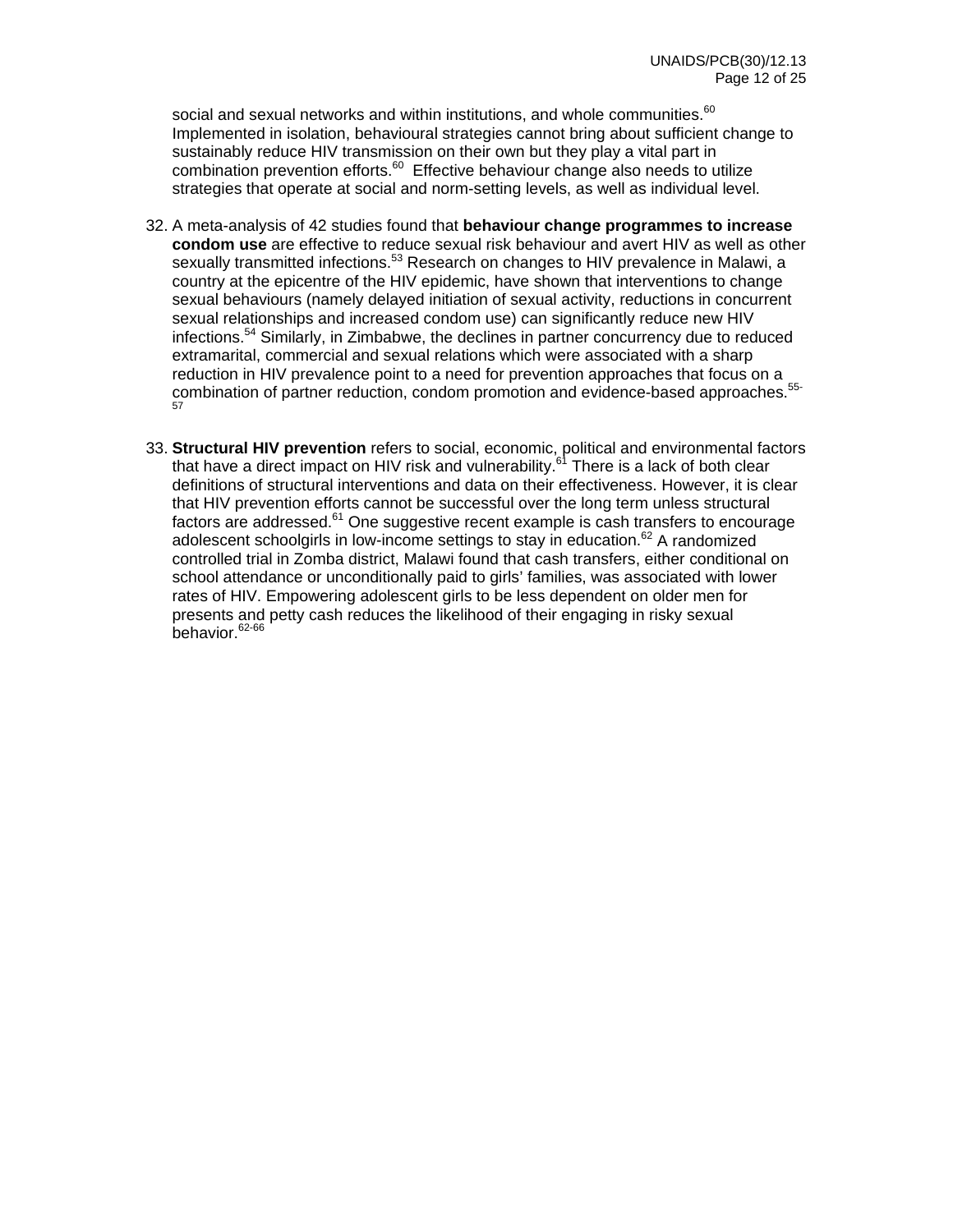### **Addressing the link between HIV and gender-based violence: the Stepping Stones programme in sub-Saharan Africa**35,58

Despite the fact that behavioural change has long been considered to be a cornerstone of HIV prevention, there had been relatively little research into behavior change interventions that operate at the level of community or network. In contrast to previous school-based behavior change interventions, the Stepping Stones programme aimed to improve sexual health by using participatory learning approaches to build knowledge, risk awareness, and communication skills and to stimulate critical reflection. Originally developed for adult and teenage community use in Uganda in 1995, Stepping Stones has been adapted and used in over 100 countries globally, including South Africa in 1998, and is one of the most widely used intervention of its kind in the world. (www.steppingstonesfeedback.org)

A cluster randomized controlled trial in South Africa involved a limited version of the programme, with only two younger peer groups, of 1360 men and 1416 women, aged 15–26 years. It sought to assess the impact of Stepping Stones on incidence of HIV and genital herpes and changes in sexual behaviour. There was no evidence that the adaptation lowered the incidence of HIV but the programme was associated with about 33% reduction in genital herpes incidence. The programme significantly improved a number of reported risk-related events in men: men reported less intimate partner violence perpetration across two years of follow-up and less transactional sex and problem drinking at 12 months. However, in women desired behaviour changes were not reported, and those in the programme even reported more transactional sex at 12 months. Increased testing among friends and family, improved mental health of participants and good participant retention throughout the programme were also reported. The results suggested that additional research was needed to better understand underlying processes and improve programme outcomes. A comprehensive response which incorporates the full Stepping Stones programme should also incorporate all four peer groups, the whole array of basic HIV prevention, treatment and care strategies available to women and heterosexual men in generalized epidemic contexts, including STI screening and care, voluntary medical male circumcision and comprehensive perinatal care.

34. **Approaches to increase the uptake of behavioural and biomedical responses**: Structural approaches that can support or enable uptake of biomedical and behavioural approaches to HIV prevention are critical to ensure an effective response. Stigma and discrimination weaken the ability of both communities and individuals to seek out information on HIV, access HIV services and adopt protective behaviours.<sup>67</sup> Laws that criminalize HIV transmission, sex work, same-sex activity and drug use or harm reduction measures for people who inject drugs all fuel HIV-related stigma and weaken people's ability to access information and services. A legal environment that promotes and protects human rights is essential to optimizing the delivery and uptake of HIV prevention, treatment and care.<sup>68,69</sup>

### **VI. Potential new HIV prevention activities: pre-exposure prophylaxis**

35. In 2010 and 2011, landmark studies were published on the impact of **antiretroviral drugs-based prevention**. Studies of antiretroviral pre-exposure prophylaxis found that it can reduce the risk of HIV- negative people acquiring HIV through sexual transmission. In clinical trials topical tenofovir-containing gel was found to reduce HIV acquisition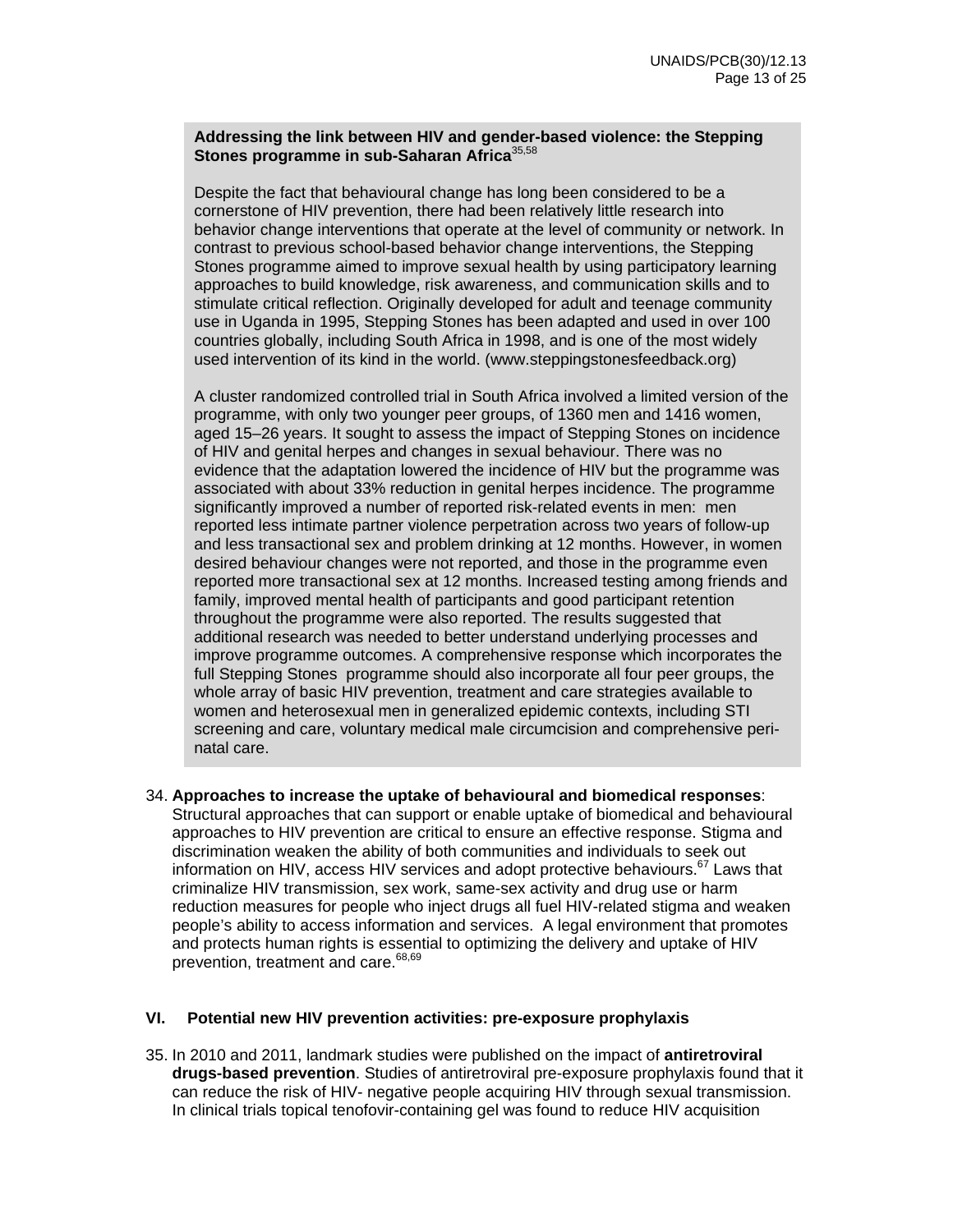among women. There are currently eight trials of pre-exposure prophylaxis with antiretroviral compounds currently underway and several papers have been recently published (see Table 1).<sup>2,37</sup>

| <b>Study name</b>  | <b>Type and antiretroviral</b><br>agents used                   | <b>Study population</b>                    | Date results release | <b>Study results</b>                                                                   |
|--------------------|-----------------------------------------------------------------|--------------------------------------------|----------------------|----------------------------------------------------------------------------------------|
| CAPRISA 004 (21)   | Pre-exposure prophylaxis -<br>vaginal tenofovir gel 1%          | Women                                      | <b>July 2010</b>     | 39% overall decrease in HIV<br>acquisition                                             |
| iPrex (29)         | Pre-exposure prophylaxis -<br>oral tenofovir plus emtricitabine | Men who have sex with men                  | November 2010        | 44% overall decrease in HIV<br>acquisition and 79% decrease in<br>high-adherence group |
| FEM-PrEP (30)      | Pre-exposure prophylaxis -<br>emtricitabine and tenofovir       | Women                                      | April 2011           | Discontinued because of a<br>lack of statistically significant<br>difference           |
| Partners PrEP (31) | Pre-exposure prophylaxis -<br>oral tenofovir                    | Serodiscordant couples                     | <b>July 2011</b>     | 62% decrease in HIV acquisition                                                        |
|                    | Pre-exposure prophylaxis -<br>oral tenofovir plus emtricitabine | Serodiscordant couples                     | <b>July 2011</b>     | 73% decrease in HIV acquisition                                                        |
| TDF2 (32)          | Pre-exposure prophylaxis -<br>oral tenofovir plus emtricitabine | HIV-negative heterosexual men<br>and women | <b>July 2011</b>     | 63% decrease in HIV acquisition                                                        |

## **Table 1. Summary of recently published studies on topical and oral preexposure prophylaxis**

Source: Global HIV/AIDS Response. Epidemic update and health sector progress towards Universal Access. Joint United Nations Programme on HIV/AIDS (UNAIDS), World Health Organization, United Nations Children's Fund (UNICEF), 2011.

36. A trial among HIV-negative men who have sex with men showed a 44% reduction in HIV acquisition associated with use of daily emtricitabine and tenofovir disoproxil fumarate. However, a study of the same antiretroviral combination among high-risk women was discontinued because there was no difference in infections among the treatment and placebo groups. Thus, wide-scale promotion of pre-exposure prophylaxis for women is considered to be premature.<sup>37</sup>

### **VII. How we reach the prevention goals: scale-up, depth and community mobilization- scaling up the right combination**

- 37. If a decisive downturn in the number of new HV infections is to be reached, countries must move away from the commodity approach that has characterized the response so far. Taking a one-size-fits-all approach cannot lead to a meaningful and sustainable reduction in the number of new infections. Achieving international commitments on HIV prevention will need not just more investment, but smarter investment, based on scale– up of a more focused response aligned to the local epidemic.
- 38. To reach the prevention goals, it is necessary to identify what drives epidemics and to identify which activities need to be scaled-up focusing on the areas where new infections are most likely to occur. Once countries have undertaken the process of 'know your epidemic, know your response' and identified gaps in coverage, the next step is to scale up activities that can bridge those gaps, using a combined approach that addresses the social, political, economic and legal environments surrounding a specific HIV epidemic. What combination of interventions will have the greatest impact is heavily dependent on the nature of the specific epidemic, and the distribution of risks will determine the priorities for intervention programmes.<sup>59</sup> Figure 1 and table 2 show how scaling-up fewer programmes, which are based on an assessment of the state of the epidemic, can lead to important reductions of new HIV infections.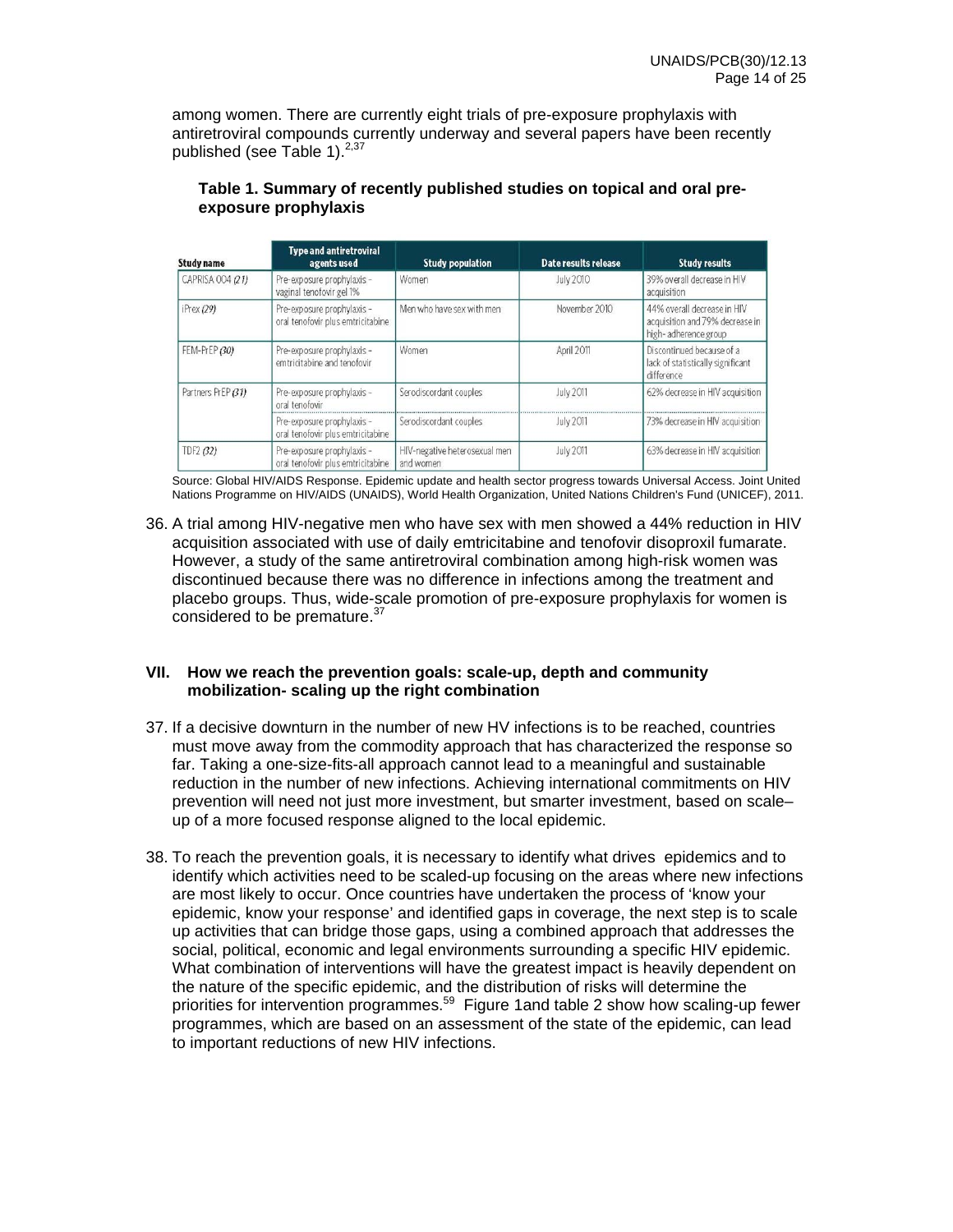**Figure 1. Number of new infections between 2010 and 2022 projected for people who inject drugs in Karachi, Pakistan (A), and the general population in Kwazulu-Natal, South Africa (B)**<sup>59</sup>



The baselines assume no further interventions are implemented, the broad-shallow lines show an estimation of a wide range of interventions applied at modest scales, and the narrow-deep lines show an estimation of targeting of a small number of the most effective interventions to high scales, as described in table 2 below.

| Comparing                                                                                                                                  | broad and shallow vs. narrow and deep                                                                                                                                                           |                                                                                   |  |  |
|--------------------------------------------------------------------------------------------------------------------------------------------|-------------------------------------------------------------------------------------------------------------------------------------------------------------------------------------------------|-----------------------------------------------------------------------------------|--|--|
| Interventions <sup>59</sup>                                                                                                                |                                                                                                                                                                                                 |                                                                                   |  |  |
| Modeling of the reduction in<br>new infections in Karachi.<br>Pakistan where injecting<br>drug use is the main mode<br>of HIV transmission | 50% coverage of ART, 50%<br>increase in condom use.<br>15% reduction in casual sex,<br>40% increase in needle<br>exchange and OST, and<br>10% use of PrEP                                       | 80% coverage of ART and<br>needle exchange and OST                                |  |  |
| Modeling in KwaZulu-Natal,<br>South Africa, where<br>heterosexual sex is the main<br>route of transmission                                 | 10% male circumcision:<br>40% coverage of ART at<br>CD4 <200 and 10% at CD4<br><350; 10% coverage of risk<br>reduction counseling 15%<br>increase in condom among<br>PLWA, 10% microbicide use) | 80% coverage of ART at CD4<br><200, 70% ART at CD4 <350;<br>70% male circumcision |  |  |

### **Table 2. Comparing broad and shallow** *vs.* **narrow and deep interventions**

39. A large array of different activities at low-scale will probably not be as effective as having fewer yet more context-specific and focused prevention activities/interventions implemented in at a large enough scale to have an impact on reducing the number of new infections.

### 40. **Scaling-up interventions to reduce sexual transmission of HIV**

Sexual transmission is the cause of more than 5000 new infections every day and also intersects with other modes of transmission, namely new infections in children through the infection of mothers via sexual intercourse with infected male partners, and drug useassociated sex work.<sup>70</sup> Thus, scaling up HIV prevention in this area is crucial. HIV prevention responses need to include programmes directed both at whole populations (particularly in generalized epidemics and essentially in hyper-endemic contexts) as well as tailored and intensive efforts addressing key populations at higher risk. To reach the target of a 50% reduction in the number of new HIV infections under resources constraints it will be necessary for the international community to focus on the most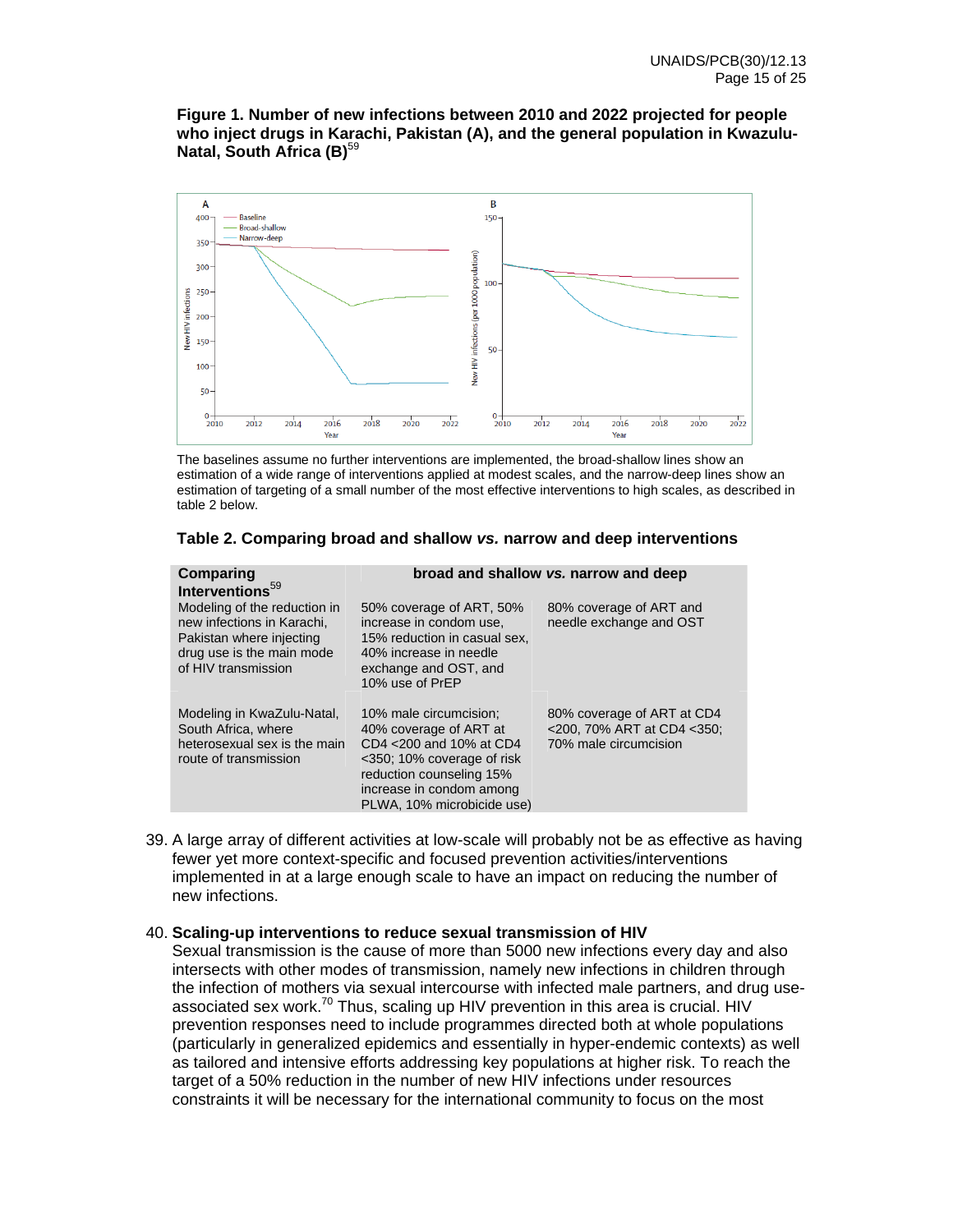affected countries; encourage communities to take ownership and leadership of initiatives within a national AIDS response framework; and facilitate responses that address the real epidemic and its underlying drivers by breaking the silence around sex and sexuality.<sup>70</sup>

**WHO has based on extensive research, identified 9 steps to assist country programmers to scale-up health programmes.** 

Step 1: **Planning actions to increase the scalability of the innovation:** clarifying the innovation in question, and assessing what attributes and actions required to successfully scale it up.

Step 2: **Increasing the capacity of the user organization to implement scalingup** including opportunities for economies of scale, particularly in resourceconstrained settings.

Step 3: **Assessing the environment and planning actions to increase the potential for scaling-up success**. Maximize opportunities and minimize constraints.

Step 4**: Increasing the capacity of the resource team to support scaling up**. The people behind a scale-up are a much wider range of players than those who first developed the innovation.

Step 5: **Making strategic choices to support vertical scaling up**. Scaling-up requires an understanding not only of policy but also of related political processes.

Step 6: **Making strategic choices to support horizontal scaling up.** Expansion or replication of an innovation requires processes to be adapted to different environmental contexts.

Step 7: **Determining the role of diversification.** An example is introducing programmes targeting adolescents in a service strengthening innovation for women. Step 8. **Planning actions to address spontaneous scaling up.** Spontaneous scale-up can occur when a particular innovation addresses a clearly felt need or as a result of a specific event drawing attention to a need

Step 9. **Finalizing the scaling-up strategy and identifying next steps.** This requires a review, summary and detailed operational planning.

Source: Nine steps for developing a scaling-up strategy: World Health Organization (WHO), ExpandNet, 2010

- 41. Although the key programmatic activities for roll-out of **voluntary medical male circumcision** programmes in priority countries in Eastern and Southern Africa were already in place by the end of 2010, and new devices are now being developed for voluntary medical male circumcision, there has still only been limited progress towards the target of 80% of men aged 15–49 undergoing male circumcision.<sup>2</sup> The estimated number of male circumcisions required to reach 80% coverage ranges from 40 000 in Ethiopia to over 4.2 million in Uganda.<sup>71</sup>
- 42. **Young people.** Scaling up comprehensive sexuality education for young people relies on buy-in from parents and teachers, and also complex bureaucratic changes and coordination between different sectors/ministries, including education, health and often youth. More than other interventions, there may be no social consensus about the need for scaling up because of inadequate political commitment and because of cultural and political sensitivities surrounding teaching young people about sex before marriage.<sup>8,72</sup> Thus, scaling-up sexuality education may require a longer time-frame than other programmes. Programmes must occur within existing systems and policies, with clarity about the aims and the roles of different players. Sustainability and availability of resources should be included in plans for resource mobilization and strategies must adapt to changes in the political environment.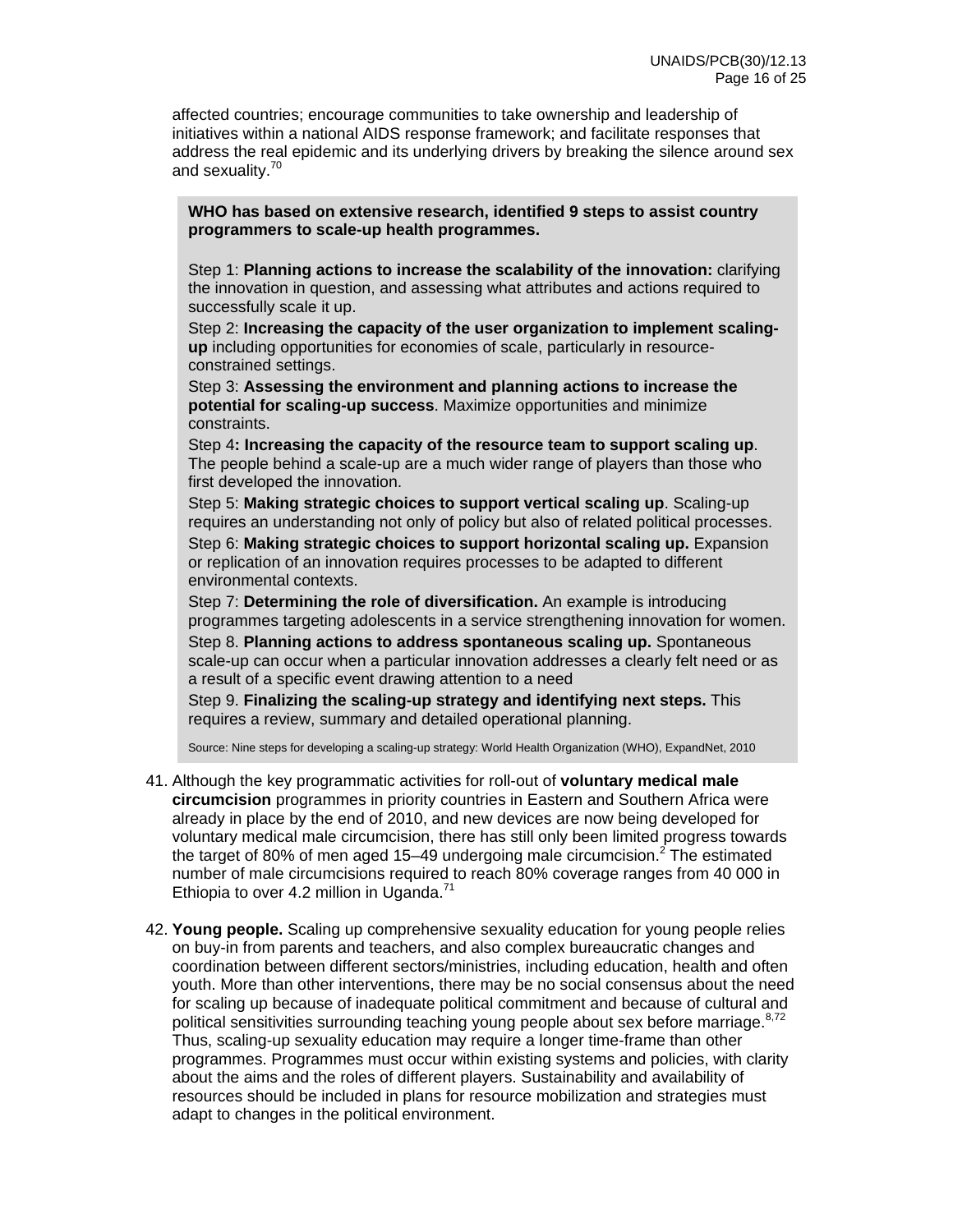- 43. Prevention efforts to reach **young women and girls** in southern Africa have focused on some general programmatic areas such as raising awareness, HIV education and information dissemination, the reduction of socio-economic vulnerability, service provision and life skills development.<sup>73</sup> However, the evidence suggests that this has failed to sufficiently turn the epidemic around for young women and girls. Instead, scaleup of evidence-informed combination prevention activities are required. Recommended actions include community mobilization for HIV prevention, expanded access to essential sexual and reproductive health and prevention services, and closer linkages between the two. There must also be sufficient technical and financial resources for implementation of national strategies and strengthened country capacity for epidemiological and behavioural surveillance.<sup>73</sup>
- 44. **Gender inequality.** Gender-based violence, an indicator of gender inequality, drives the risk and vulnerability to HIV infection by disempowering women and girls from controlling their sexual lives. Intergenerational and age-disparate sexual relationships, combining with lack of education and economic power also amplify the particular biological risks and vulnerabilities of women and girls.<sup>73</sup> Community-based participatory learning approaches can be effective in changing social gender norms, including violence, when HIV and violence prevention programming are paired with community mobilization and engaging men to challenge harmful gender norms. A landmark study in South Africa recently suggested that nearly one in seven cases of young women acquiring HIV could have been prevented if the women had not been subjected to intimate partner violence.<sup>88</sup>

### The Refentse Model for **Post-Rape Care**

This model used in South Africa is a multi-sectoral approach to post-rape care. Relatively inexpensive changes significantly improved service quality and health outcomes, with one-stop lab tests, voluntary counselling and testing services around the clock, and nursed-dispensed post-exposure prophylaxis. Integrating services reduced delays in access PEP and collecting medico-legal evidence and resulted in improvements in care, the quality of clinical history and exams, provision of pregnancy testing and emergency contraception; STI treatment; HIV counselling and testing; PEP; trauma counselling, and referrals. This intervention was relatively inexpensive: when one-off development costs were excluded, the incremental cost per case was US\$58.

Source: Kim J, Mokwena L, Ntlemo E, Dwane N, Noholoza A, Abramsky T, Marinda E, Askew I, Chege J, Mullick S, Gernholtz L, Vetten L, Meerkotter A. Developing an Integrated Model for Post-rape care and HIV Post-exposure Prophylaxis in Rural South Africa. NY: Population Council, November 2007

- 45. **Community mobilization and scale-up.** Community mobilization is critical to scale-up of combination prevention efforts. Communities are best placed to know their needs, and in particular people living with HIV must be at the forefront of community-based efforts.<sup>7</sup> Community-based organizations and community health workers can play a key role in task-shifting to address service bottlenecks, but care must be taken to ensure that taskshifting to volunteers does not exacerbate gender inequalities, a pervasive obstacle to community mobilization, by unfairly burdening women. 75-77 Community mobilization can be crucial to building partnerships and links with service providers in other health areas such as sexual and reproductive health and rights, and maternal, newborn and child health.<sup>74</sup>
- 46. **Scale-up prevention programmes for people living with HIV.** Scale-up of efforts to promote positive health dignity and prevention for people living with HIV must occur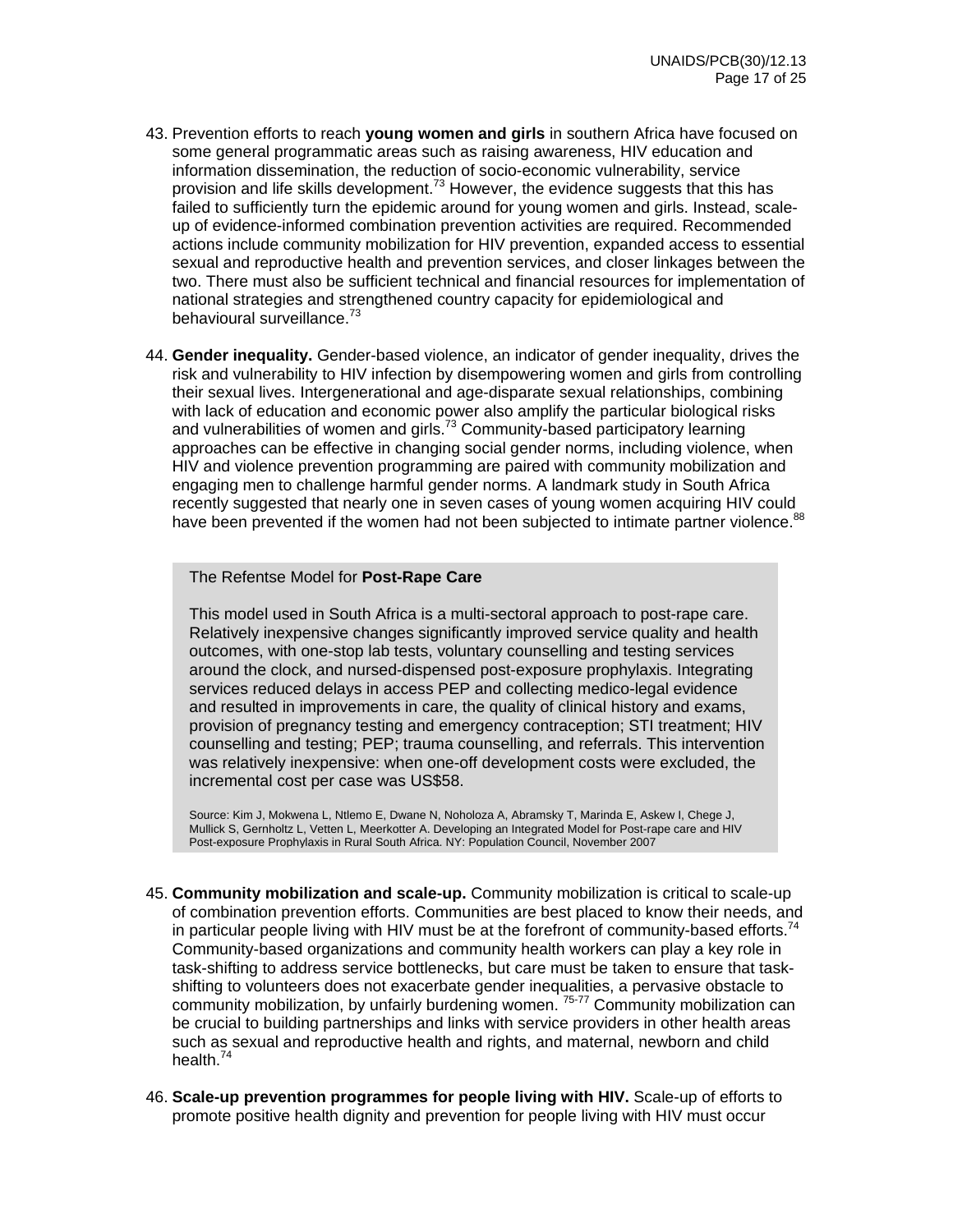within a human rights framework and incorporate advocacy; evidence of good practice; dissemination of the positive health, dignity and prevention concept; policy dialogue; planning for operational guidelines and subsequent implementation within national strategic frameworks and HIV policies. The objective of Positive Health, Dignity and Prevention entails a combination approach to HIV prevention that is community-driven, sustainable and empowers people living with HIV and their partners reinforces mutually accountability.47,78 It is also essential to address the sexual and reproductive health and rights of the diversity of people living with HIV, from young people embarking on new relationships, to couples tackling negative attitudes from health care providers when they wish to conceive, and the sexual health priorities of men who have sex with men.<sup>35</sup>

47. **Integration of HIV and other services.** The integration of HIV services with other health services as well as other development sectors is crucial to maximizing scarce resources.59 There is a strong logical case for integration of sexual and reproductive health services such as family planning, maternal and infant care and management of sexually transmitted infections with HIV prevention treatment, care and support because of key linkages between the two fields.<sup>35</sup> Similarly, the high rates of co-infection with tuberculosis and HIV are propelling countries towards integrated treatment, resulting in more efficient and powerful responses (see Annex).<sup>79</sup> There is also increased recognition of how the AIDS response can generate better results for other health programmes. One example is the joint action by UNAIDS, the U.S. President's Emergency Plan for AIDS Relief, the George W. Bush Institute and the Susan G. Komen for the Cure foundation to launch the "Pink Ribbon Red Ribbon" initiative, which will expand prevention, screening and treatment for cervical cancer in sub-Saharan Africa and Latin America using the existing HIV prevention platform.<sup>79</sup>

## **VIII. Monitoring and evaluation**

- 48. The Political Declaration on HIV/AIDS explicitly commits to "effective, evidence-based operational monitoring and evaluation and mutual accountability mechanisms between all stakeholders to support multisectoral national strategic plans for HIV and AIDS." This is necessary in order for the commitments in the Political Declaration to be fulfilled, and requires the active involvement of people living with HIV as well as those affected by and vulnerable to HIV, other relevant civil society and private sector stakeholders.<sup>15</sup>
- 49. Data from more and more countries show that HIV prevention has measurable population benefits, although the evidence base for specific programmes is varied and incomplete. There is an urgent need to continue to accumulate credible evidence about what is working and what is not to avert HIV infections in particular populations and settings. In addition to scaling up HIV prevention interventions with known effectiveness, programme planners have to be prepared to innovate in implementing HIV prevention strategies of uncertain effectiveness.
- 50. Evaluation is the only way to understand the programme's effects within the specific social and structural context and know how to improve on them. 33,34 Yet, evaluation of combination prevention is fraught with challenges. There is a paucity of reliable tools for measurement of HIV incidence, and intermediate indicators such as changes on sexually transmitted infection rates, may not be reliable. $33$  Furthermore, reported changes in sexual behaviour may not equate to reduced transmission of sexually transmitted infections.56 Randomized controlled trials (RCTs) are widely used as the most reliable way of eliminating selection bias when assessing whether an intervention has a treatment effect, or whether it has no effect or its effects are the results of chance or some factor extraneous to the treatment. Yet RCTs have had at best mixed success in evaluating public health interventions, even in the case of community RCTs whereby the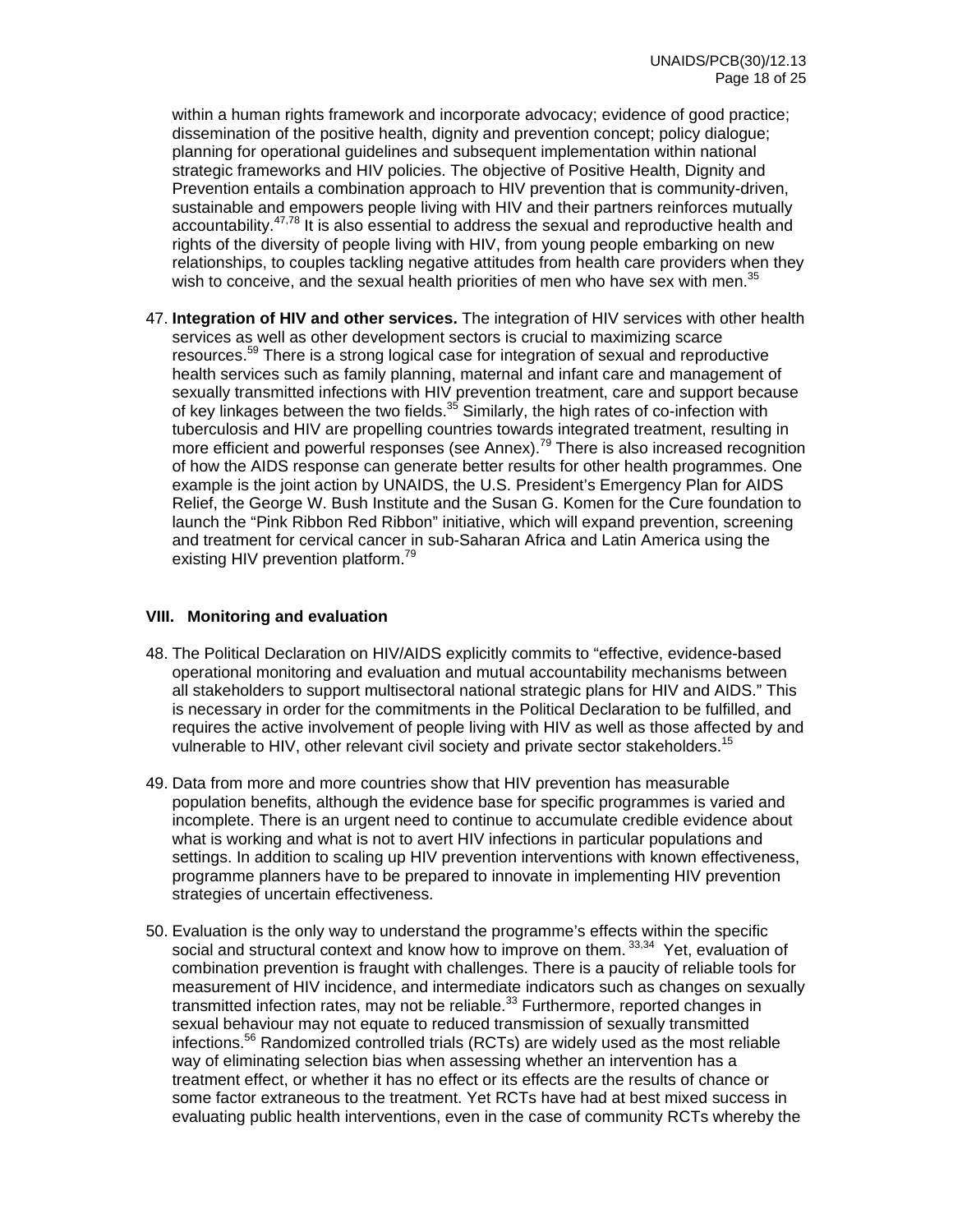community is the unit of intervention.<sup>33,56</sup> Using HIV incidence as an outcome measure is problematic because of the difficulty of measuring it in cases where there are low levels of HIV incidence, such that there would need to be unreasonably large sample sizes to power RCTs. There is also a danger that behavioural, social and contextual components of combination prevention interventions are excluded from RCTs due to the requirements of experiment design.<sup>33</sup>

- 51. Instead of focusing on randomized controlled trials with a focus on probability design, it may be more effective to instead rely on plausibility design, which has a lower level of certainty, but can triangulate different data sources from diverse evaluation approaches to prove that an intervention's success is plausible. Such triangulation of different data sources has enabled Avahan, a large-scale sex worker programme in India, to engage in an unprecedented level of programme monitoring and evaluation. 33,81,82
- 52. Combining behavioural and modelling studies with high-quality sentinel surveillance data sources can provide an assessment mechanism for scaled-up interventions.<sup>56</sup> There are also innovative evaluation approaches already in use in the social sciences that have not yet been well-explored in the field of HIV, such as participatory monitoring and evaluation, utilization-focused evaluation and social network analysis. 83,84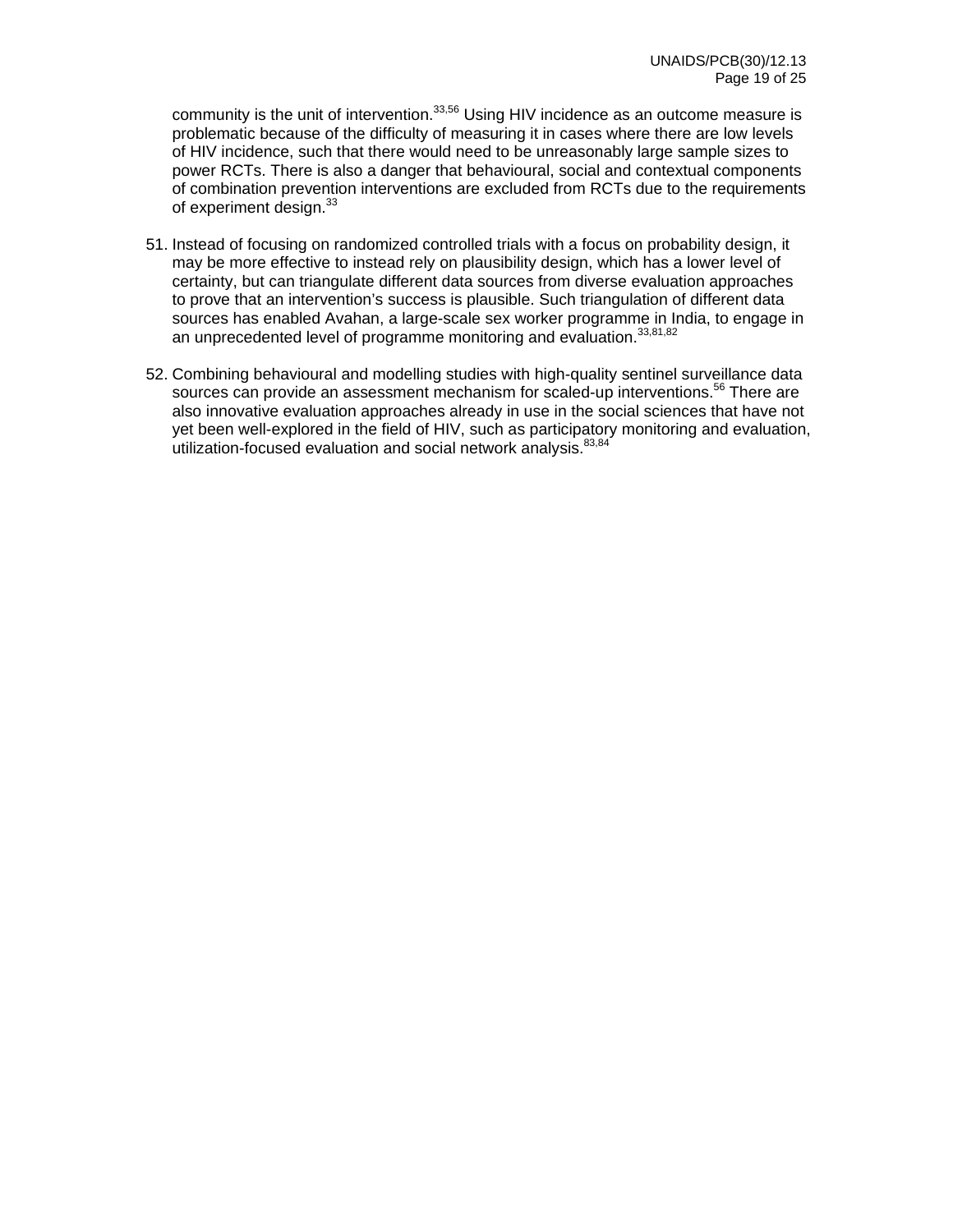#### **References**

1. UNAIDS World AIDS Day report 2011. How to get to zero: Faster. Better. Smarter: Joint United Nations Programme on HIV/AIDS (UNAIDS), 2011.

2. Global HIV/AIDS Response. Epidemic update and health sector progress towards Universal Access. Geneva: Joint United Nations Programme on HIV/AIDS (UNAIDS), World Health Organization (WHO), United Nations Children's Fund (UNICEF), 2011.

3. *AIDS at 30. Nations at the crossroads*: Joint United Nations Programme on HIV/AIDS (UNAIDS), 2011. 4. UNAIDS 2011–2015 Strategy Getting to Zero. Geneva: Joint United Nations Programme on HIV/AIDS (UNAIDS), 2010.

5. Global plan towards the elimination of new HIV infections among children by 2015 and keeping their mothers alive. 2011-2015: Joint United Nations Programme on HIV/AIDS (UNAIDS), 2011.

6. Practical Guidelines for Intensifying HIV Prevention. Towards Universal Access: Joint United Nations Programme on HIV/AIDS (UNAIDS), 2007.

7. Securing the Future Today. Synthesis of Strategic Information on HIV and Young People. Geneva: Joint United Nations Programme on HIV/AIDS (UNAIDS), 2011.

8. Technical Guidance on Combination HIV Prevention: The U.S. President's Emergency Plan for AIDS Relief (PEPFAR), 2011.

9. Baral S, Sifakis F, Cleghorn F, et al. Elevated Risk for HIV Infection among Men Who Have Sex with Men in Low- and Middle-Income Countries 2000–2006: A Systematic Review. *PLoS Medicine* 2007;4(12):e339.

10. Degenhardt L, Mathers B, Vickerman P, et al. Prevention of HIV infection for people who inject drugs: why individual, structural, and combination approaches are needed. *The Lancet* 2010;376(9737):285-301.

11. Roberts A, Mathers B, Degenhardt L. Women who inject drugs: A review of their risks, experiences and needs. Secretariat of the Reference Group to the UN on HIV and Injecting Drug Use. National Drug and Alcohol Research Centre (NDARC), University of New South Wales, Sydney, Australia. 2010.

12. Women who use drugs, harm reduction and HIV: The Global Coalition on Women and AIDS, Undated. 13. UNAIDS Guidance Note on HIV and Sex Work: Joint United Nations Programme on HIV/AIDS (UNAIDS) 2011.

14. Baral S, Beyrer C, Muessig K, et al. Burden of HIV among female sex workers in low-income and middleincome countries: a systematic review and meta-analysis. *The Lancet Infectious Diseases* 2012. Doi:10.1016/S1473-3099(12)70066-X

15. Political Declaration on HIV/AIDS: Intensifying our Efforts to Eliminate HIV/AIDS. In: Assembly UNG, editor: United Nations General Assembly, 2011.

16. UNESCO's strategy for HIV and AIDS. Geneva: United Nations Educational, Scientific and Cultural Organization (UNESCO), 2011.

17. An ILO code of practice on HIV/AIDS and the world of work. Geneva: International Labour Organization, 2001. 18. Recommendation HIV and AIDS concerning and the World of Work, 2010 (No. 200). Geneva: International Labour Organization, 2010.

19. Global health sector strategy on HIV/AIDS 2011-2015. Geneva: World Health Organization, 2011. 20. A new health sector agenda for HIV/AIDS. Global health sector strategy on HIV/AIDS, 2011-2015: World

Health Organization, 2011.

21. Combination Prevention in Eastern and Southern Africa- Focus on Modes of Transmission: Joint United Nations Programme on HIV/AIDS (UNAIDS). Accessed March 15 2012.

http://www.unaidsrstesa.org/sites/default/files/HIVpreventionresources/combinationPrevention\_MOT\_0.pdf 22. UNAIDS Terminology Guidelines (October 2011): Joint United Nations Programme on HIV/AIDS (UNAIDS), 2011.

23. Agenda for Accelerated Country Action for Women, Girls, Gender Equality and HIV. Operational plan for the UNAIDS action framework: addressing women, girls, gender equality and HIV: Joint United Nations Programme on HIV/AIDS (UNAIDS), 2010.

24. Horton R, Das P. Putting prevention at the forefront of HIV/AIDS. *The Lancet* 2008;372(9637):421-22. 25. Bertozzi SM, Laga M, Bautista-Arredondo S, et al. Making HIV prevention programmes work. *The Lancet* 2008;372(9641):831-44.

26. Incidence by Modes of Transmission: Joint United Nations Programme on HIV/AIDS (UNAIDS), 2011.

27. Combination HIV Prevention: Tailoring and Coordinating Biomedical, Behavioural and Structural Strategies to Reduce New HIV Infections. Geneva: Joint United Nations Programme on HIV/AIDS (UNAIDS), 2010.

28. New HIV Infections by mode of transmission in West Africa: A Multi-Country Analysis. Geneva: Joint United Nations Programme on HIV/AIDS (UNAIDS), The World Bank, 2010.

29. National AIDS Spending Assessment (NASA): Classification and Definitions: Joint United Nations Programme on HIV/AIDS (UNAIDS), 2009.

30. Piot P, Bartos M, Larson H, et al. Coming to terms with complexity: a call to action for HIV prevention. *The Lancet* 2008;372(9641):845-59.

31. HIV Prevention Knowledge Base. An Overview of Combination Prevention: AIDSTAR-One, 2011.

32. Padian N S McCoy S I, Karim, S S A, et al. HIV prevention transformed: the new prevention research agenda. *The Lancet* 2011;378(9787):269-78.

33. Laga M, Rugg D, Peersman G, et al. Evaluating HIV prevention effectiveness: the perfect as the enemy of the good. *AIDS* 2012;26(7):779-83.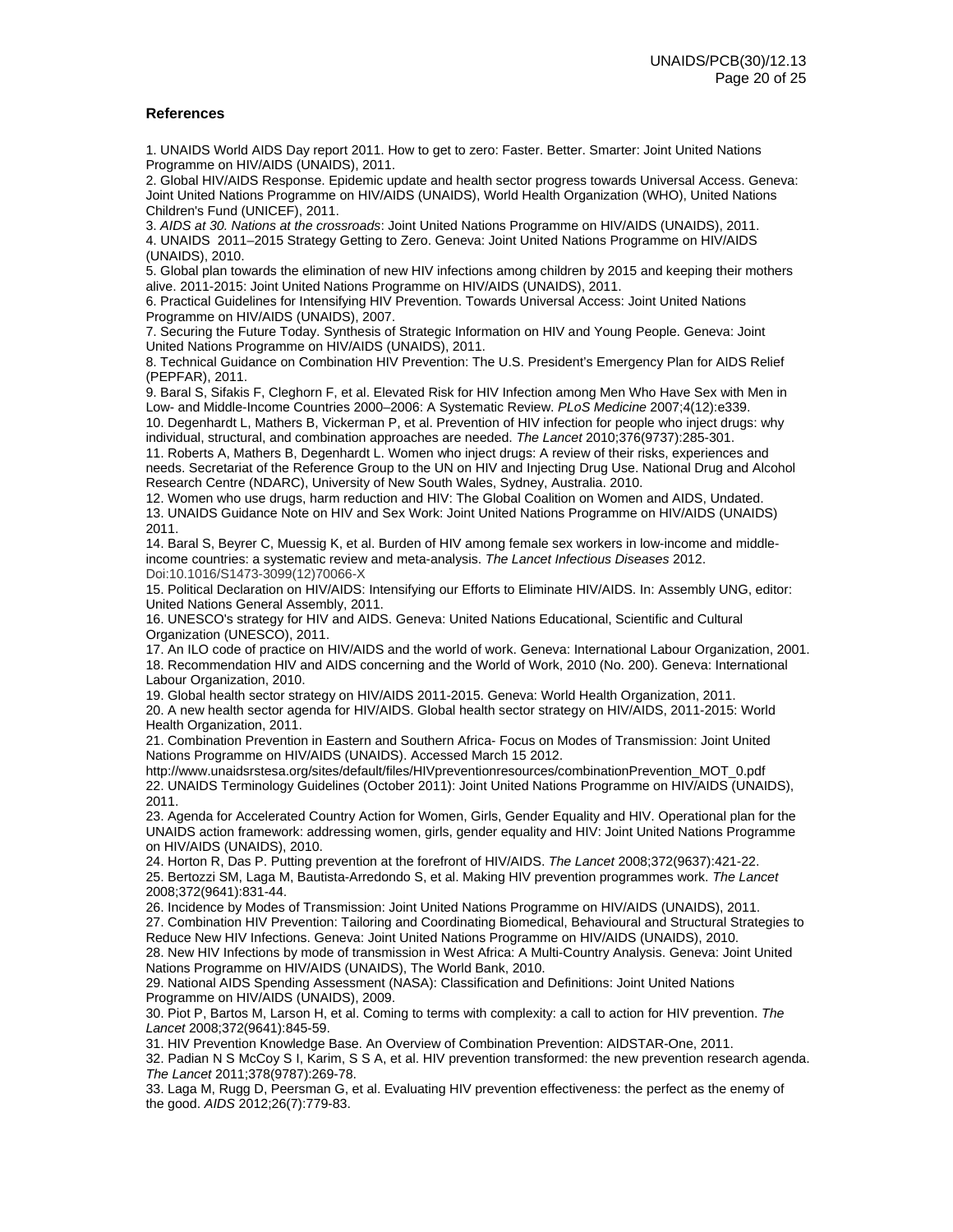34. Strategic Guidance for Evaluating HIV Prevention Programmes: Joint United Nations Programme on HIV/AIDS (UNAIDS), Forthcoming 2012.

35. 26th Meeting of the UNAIDS Programme Coordinating Board. Thematic Segment: Sexual and Reproductive Health (SRH) services with HIV interventions in practice Background Paper. Geneva: Joint United Nations Programme on HIV/AIDS (UNAIDS), 2010.

36. UNAIDS Glossary of HIV prevention activities. Geneva: Joint United Nations Programme on HIV/AIDS (UNAIDS), Forthcoming 2012.

37. Padian NS, Buvé A, Balkus J, Serwadda D, Cates W. Biomedical interventions to prevent HIV infection: evidence, challenges, and way forward. *The Lancet* 2008;372(9638):585-99.

38. Collins L DA. Preventing HIV and unintended pregnancies: strategic framework 2011–2015: The Inter-agency Task Team for Prevention and Treatment of HIV Infection in Pregnant Women, Mothers, and their Children, 2011. 39. Auvert B, Taljaard D, Lagarde E, et al. Randomized, Controlled Intervention Trial of Male Circumcision for Reduction of HIV Infection Risk: The ANRS 1265 Trial. *PLoS Medicine* 2005;2(11):e298.

40. Bailey RC, Moses S, Parker CB, et al. Male circumcision for HIV prevention in young men in Kisumu, Kenya: a randomised controlled trial. *The Lancet* 2007;369(9562):643-56.

41. Gray RH, Kigozi G, Serwadda D, et al. Male circumcision for HIV prevention in men in Rakai, Uganda: a randomised trial. *The Lancet* 2007;369(9562):657-66.

42. Vernazza P HB, Bernasconi E, et al. HIV-positive individuals without additional sexually transmitted diseases (STD) and on effective anti-retroviral therapy are sexually non-infectious. *Schweizerische Ärztezeitung / Bulletin des médecins suisses / Bollettino dei medici svizzeri* 2008;89(5).

43. Cohen MS CYQ, McCauley M, et al. Prevention of HIV-1 Infection with Early Antiretroviral Therapy. *New England Journal of Medicine* 2011;365:493-505.

44. HPTN 052. Initiation of Antiretroviral Therapy (ART) Prevents the Sexual Transmission of HIV in Serodiscordant Couples. HIV Prevention Trials Network.

45. Effects of the Community Response to HIV and AIDS in Nigeria: National Agency for the Control of AIDS, World Bank, Department for International Development, 2011.

46. Rau B. Authenticating Combination HIV Prevention: The Avahan Program in India. EnCompass LLC, 2010. 47. Comprehensive HIV Prevention for People Who Inject Drugs, Revised Guidance: The U.S. President's Emergency Plan for AIDS Relief, 2010.

48. Guidelines: prevention and treatment of HIV and other sexually transmitted infections among men who have sex with men and transgender people: recommendations for a public health approach: World Health Organization (WHO), 2011.

49. Beyrer C WA, Walker D, et al. The Global HIV Epidemics among Men Who Have Sex with Men. *Direction in Development. Human Development*. Washington DC: The International Bank for Reconstruction and Development / The World Bank, 2011.

50. Prinja S, Bahuguna P, Rudra S, et al. Cost effectiveness of targeted HIV prevention interventions for female sex workers in India. *Sexually Transmitted Infections* 2011;87(4):354-61.

51. Johnson LF HT, Rehle TM, et al. The effect of changes in condom usage and antiretroviral treatment coverage on human immunodeficiency virus incidence in South Africa: a model-based analysis. *Interface: Journal of the Royal Society*. Published online Jan 19 2012.

52. Crosby R A CJW. Condom use: still a sexual health staple. *Sexual Health* 2012;9(1):1-3.

53. Scott-Sheldon LAJ, Huedo-Medina TB, Warren MR, et al. Efficacy of Behavioral Interventions to Increase Condom Use and Reduce Sexually Transmitted Infections: A Meta-Analysis, 1991 to 2010. *JAIDS Journal of Acquired Immune Deficiency Syndromes* 2011;58(5):489-98

54. Bello G, Simwaka B, Ndhlovu T, et al. Evidence for changes in behaviour leading to reductions in HIV prevalence in urban Malawi. *Sexually Transmitted Infections* 2011;87(4):296-300.

55. Gregson S, Gonese E, Hallett TB, et al. HIV decline in Zimbabwe due to reductions in risky sex? Evidence from a comprehensive epidemiological review. *International Journal of Epidemiology* 2010;39(5):1311-23.

56. Hallett TB, White PJ, Garnett GP. Appropriate evaluation of HIV prevention interventions: from experiment to full-scale implementation. *Sexually Transmitted Infections* 2007;83(suppl. 1):i55-i60.

57. Halperin DT, Mugurungi O, Hallett TB, et al. A Surprising Prevention Success: Why Did the HIV Epidemic Decline in Zimbabwe? *PLoS Med* 2011;8(2):e1000414.

58. Caceres C. The role of structural strategies in combination HIV prevention. Key concepts and experience from the field. Final draft (unpublished): Joint United Nations Programme on HIV/AIDS, 2011.

59. Schwartländer B, Stover J, Hallett T, et al. Towards an improved investment approach for an effective response to HIV/AIDS. *The Lancet* 2011;377(9782):2031-41.

60. Coates TJ, Richter L, Caceres C. Behavioural strategies to reduce HIV transmission: how to make them work better. *The Lancet* 2008;372(9639):669-84.

61. Gupta GR, Parkhurst JO, Ogden JA, et al. Structural approaches to HIV prevention. *The Lancet* 2008;372(9640):764-75.

62. A Cash Transfer Program Reduces HIV Infections among Adolescent Girls: The World Bank, Undated. 63. Baird S CE, McIntosh C, et al. The Short-Term Impacts of a Schooling Conditional Cash Transfer Program on the Sexual Behavior of Young Women: The World Bank, Undated.

64. Baird S MC, Özler B. Sex and the Classroom: Can a Cash Transfer Program for Schooling decrease HIV infections?. The World Bank, 2010.

65. Baird SJ, Garfein RS, McIntosh CT, Özler B. Effect of a cash transfer programme for schooling on prevalence of HIV and herpes simplex type 2 in Malawi: a cluster randomised trial. *The Lancet* 2012.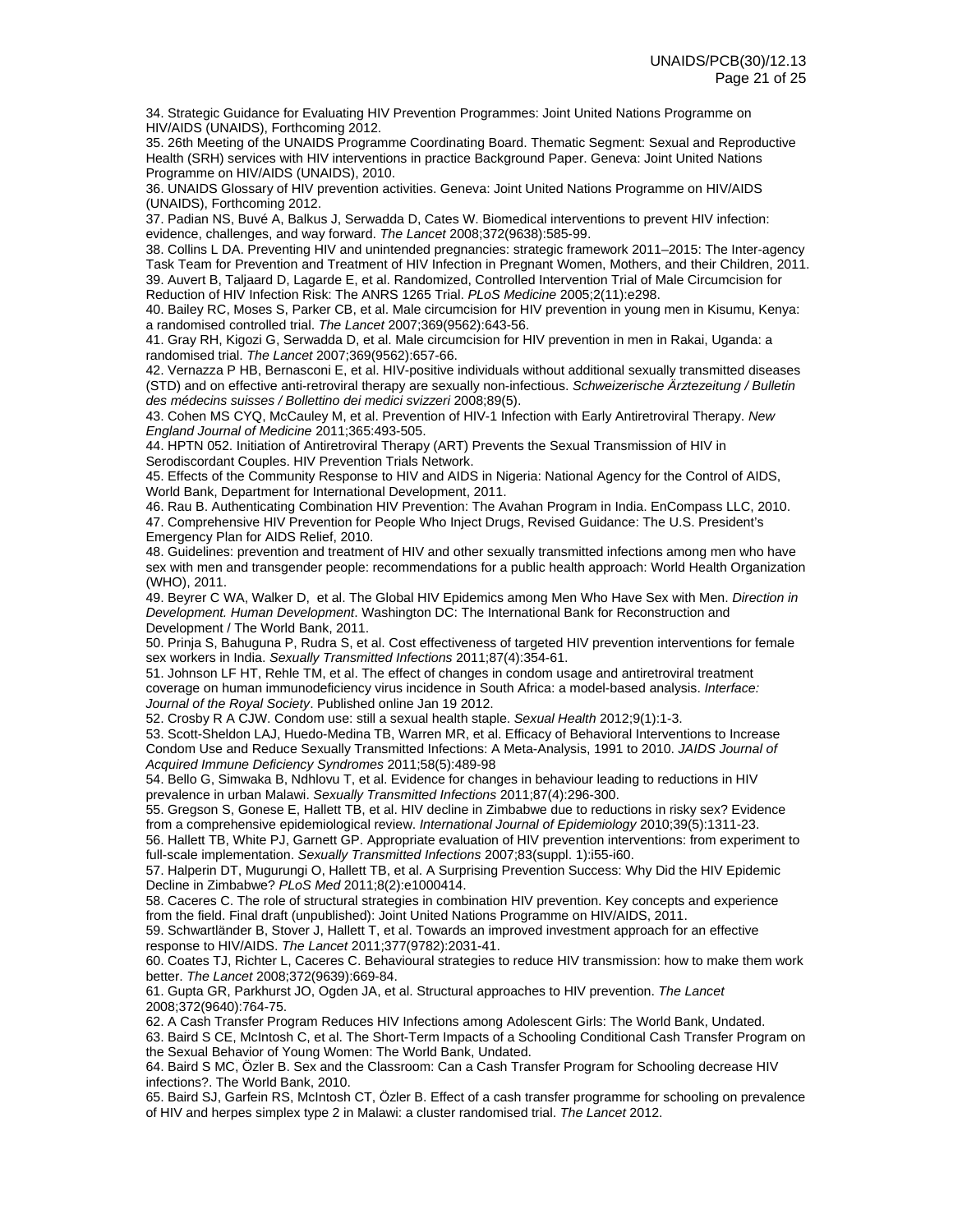66. Özler B.. Unpacking the Impacts of a Randomized CCT program in Malawi: The World Bank, 2012. 67. Global Fund HIV Proposals 2011. WHO/UNAIDS Technical Guidance Note. Reduction of HIV-related stigma and discrimination: Joint United Nations Programme on HIV/AIDS (UNAIDS), World Health Organization (WHO), 2011.

68. Technical Guidance Note for Global Fund HIV Proposals. Human rights and law: Joint United Nations Programme on HIV/AIDS (UNAIDS), World Health Organization (WHO), 2011.

69. 29th Meeting of the UNAIDS Programme Coordinating Board. Thematic Segment: HIV and Enabling Legal Environments. Geneva: Joint United Nations Programme on HIV/AIDS (UNAIDS), 2011.

70. UNAIDS Outcome Framework Priority Area. We can reduce sexual transmission of HIV: Joint United Nations Programme on HIV/AIDS (UNAIDS) (unpublished) 2010.

71. Combination Prevention in Eastern and Southern Africa. Focus on Male Circumcision: Joint United Nations Programme on HIV/AIDS (UNAIDS).

http://www.unaidsrstesa.org/sites/default/files/HIVpreventionresources/combinationPrevention\_MC.pdf. Accessed April 12 2012.

72. DeJong J. Comprehensive Sexuality Education: The Challenges and Opportunities of Scaling-up: United Nations Educational, Scientific and Cultural Organization (UNESCO), 2012.

73. Combination Prevention in Eastern and Southern Africa-Focus on the vulnerabilities of women and girls: Joint United Nations Programme on HIV/AIDS (UNAIDS).

http://www.unaidsrstesa.org/sites/default/files/HIVpreventionresources/combinationPrevention\_womenAndGirls.p df. Accessed April 12 2012.

74. Drew R. Community Mobilisation and HIV/AIDS. What does it mean for the International HIV/AIDS Alliance? What does it mean for the investment framework? Discussion paper. International HIV/AIDS Alliance, 2012. 75. Budlender D. Compensation for Contributions. Report on interviews with volunteer care-givers in six countries: Huairou Commission 2009.

76. Doupe A. Research into the care and support needs of key populations living with HIV, 2011.

77. Lillie T. Rapid literature review. Community Mobilization and the Six Programmatic Areas Outlined in the "Towards an improved investment approach for an effective response to HIV/AIDS, 2012.

78. GNP+, UNAIDS. 2011. Positive health, dignity and prevention a policy framework. In: Edwin J. Bernard, editor. Amsterdam: The Global Network of People Living with HIV, 2011.

79. Sidibé M. UNAIDS Letter to Partners: Joint United Nations Programme on HIV/AIDS, 2012.

80. Government of Guyana National HIV/AIDS Programme. Programme website, 2009.

http://www.hiv.gov.gy/gp\_hiv\_gy.php#done. Accessed: April 16 2012.

81. Laga M, Galavotti C, Sundaramon S, Moodie R. The importance of sex-worker interventions: the case of Avahan in India. *Sexually Transmitted Infections* 2010;86(Suppl.1):i6-i7.

82. Piot P. Setting new standards for targeted HIV prevention: the Avahan initiative in India. *Sexually Transmitted Infections* 2010;86(Suppl.1):i1-i2.

83. Byrne A Vincent R. Evaluating Social Change Communication for HIV/AIDS: New directions A Discussion Paper: Joint United Nations Programme on HIV/AIDS (UNAIDS), 2011.

84. Davies R. The Use of Social Network Analysis Tools in the Evaluation of Social Change Communications South Orange, NJ: Communication for Social Change Consortium 2009.

85. Deiss RG, Rodwell TC, Garfein RS. Tuberculosis and illicit drug use: review and update. *Clinical Infectious Diseases* 2009;48(1):72-82.

86. Martin V, Garcia de Olalla P, Orcau A, et al. Factors associated with tuberculosis as an AIDS-defining disease in an immigration setting. *Journal of Epidemiology* 2011;21(2):108-13.

87. Joint Strategic Action Framework to Accelerate the Scale-Up of Voluntary Medical Male Circumcision for HIV Prevention in Eastern and Southern Africa. 2012-2016. UNAIDS, WHO, 2011.

88. Jewkes RK et al. Intimate partner violence, power inequity, and incidence of HIV infection in young women in South Africa: a cohort study. Lancet, 2010, 376:41–48.]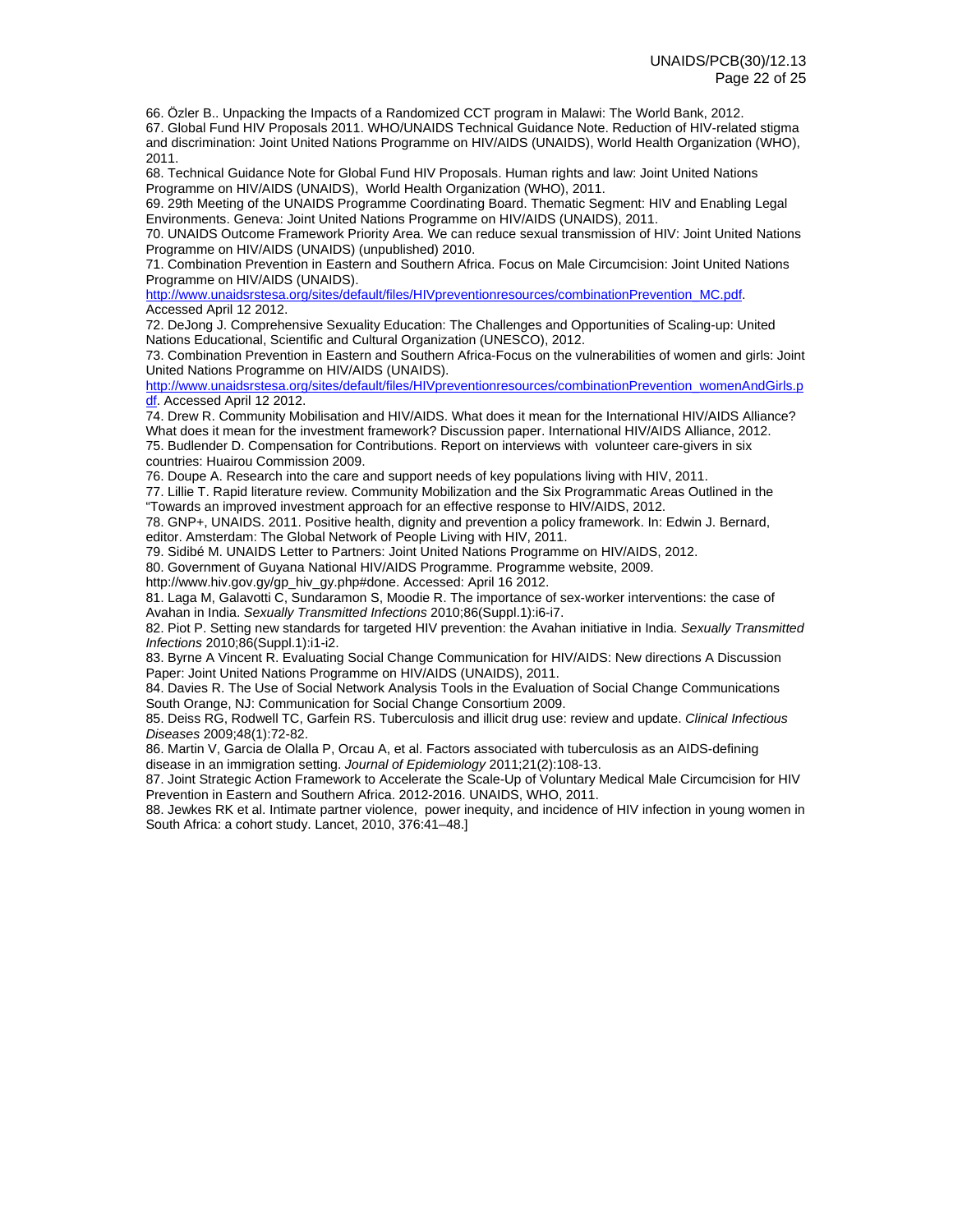### **Annex**

### **HIV and co-infections among people who use drugs**

*Prepared by the World Health Organization HIV department as background for the UNAIDS Thematic Session of the 30th Programme Coordinating Board, June 2012* 

### **HIV and Co-infections**

HIV infection has moved from being an untreatable disease to one that is manageable and can be treated with antiretroviral therapy (ART). However, for people co-infected with HIV and other pathogens, specifically hepatitis B virus (HBV), hepatitis C virus (HCV) and tuberculosis (TB), the management of HIV is hampered by lack of access to treatment for their co-infection. Prevention and management of these co-morbidities are crucial to sustain the successes achieved in HIV care.

### **Viral hepatitis and HIV**

It is estimated that 350 million people are chronically infected with HBV; and 130-170 million people are chronically infected with  $HCV^{i,i}$  Co-infection with HBV and/or HCV with HIV is increasingly recognized as a major public health problem. In certain regions, up to 10% of all people living with HIV (PLHIV) are co-infected with chronic hepatitis B; and 25% are coinfected with chronic hepatitis C.<sup>iii</sup>

The prevalence of HBV and HCV is high among people who inject drugs (PWID). It is estimated that 1.1 million PWID have HBV and 10 million have HCV. $\dot{N}$  Although HBV is preventable by vaccination, the rate of vaccination among people who inject drugs is low. In addition, although both chronic HBV and HCV can be effectively treated and, sometimes cured, very few PWID access treatment because of the high cost and other barriers to accessing the health system. While people who inject drugs are most affected by viral hepatitis in many regions, there are currently no global WHO clinical or programmatic guidelines.

### **TB and HIV**

The risk of developing TB is estimated to be between 20-37 times greater in PLHIV than among those without HIV infection. In 2009, there were 9.4 million new cases of TB. of which 1.2 million were among PLHIV. $\frac{v}{x}$ 

TB also disproportionately affects PWID. The prevalence of TB among PWID ranges from 13 to 67%. <sup>Vi</sup> Between 3 to 92% of PWID are also infected with HIV. Villet Studies and surveillance data show that PWID living with HIV have a 3-6 fold increased risk of developing TB compared to PLHIV who have never injected drugs.<sup>ix</sup>

### **HBV, HCV and TB**

Co-morbidity with HBV and HCV is common among HIV-infected TB patients who are PWID.x In a study from Thailand among TB patients, 9% of all patients were co-infected with HBV and 31% were co-infected with HCV. $^{\prime\prime}$  Infection with HCV was strongly associated with injection drug use<sup>.xii</sup>

#### **Next steps**

Although guidelines for managing HBV and HCV infection have been developed in high and middle-income countries, there is a lack of global guidance for resource-limited settings. Limitations include the high cost of treatment and lack of access to routine screening and diagnostic tools (e.g. viral load measurement, genotyping), and monitoring of drug resistance. New diagnostic tools for TB infection should be evaluated and validated among PWID. Optimal antiretroviral and anti-tuberculosis regimens, including the use of rifabutin,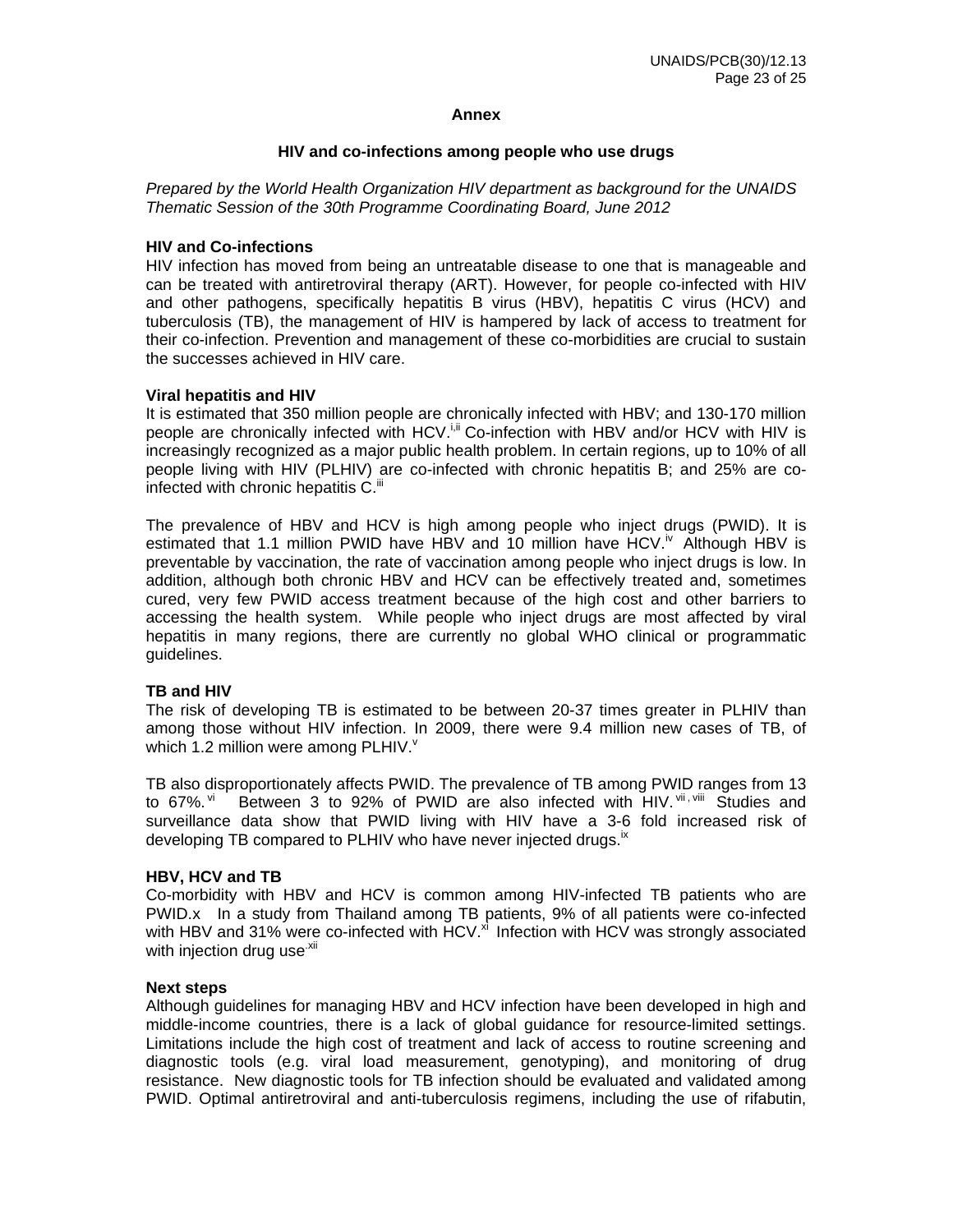combined with opioid substitution therapy such as methadone, needs to be defined to minimize pill burden, side effects, drug interactions and the risk of narcotic withdrawal. $x$ <sup>iii</sup>

A TB advocacy guide for drug users, developed by the International Network of People who Use Drugs (INPUD) and HIT-Liverpool, with support from WHO and UNAIDS, will be presented at this forthcoming PCB break-out session on HIV and co-infections among PWID.

The WHO HIV department is currently in the process of developing a set of recommendations that will focus on the prevention of HBV and HCV among PWID. These recommendations are near completion and will also be presented at the forthcoming PCB breakout session. Treatment of HIV and hepatitis co-infection will be covered in the consolidated ART guidelines, due to be released in 2013.

The WHO Global Hepatitis Programme has initiated the development of the HCV treatment guidelines, and will later develop recommendations on surveillance of viral hepatitis in resource limited settings.

In addition, several other organisations are implementing activities focused on addressing HIV and comorbidities in PWID including other UN agencies such as UNODC and nongovernmental organisations such as the Eurasian Harm Reduction Network (EHRN).

### **Conclusions**

There is a critical need to assess the true burden of co-infection with HIV and HBV, HCV and/or TB; and identify barriers for the delivery of integrated prevention, diagnosis and treatment services. Likewise, there needs to be a better understanding of optimal strategies to treat co-infections. This includes the use of new HIV antiretroviral medicines, anti-TB and hepatitis antiviral medicines that are in the development pipeline. $x^2$ 

Co-infection with HIV and HBV, HCV and/or TB poses a great challenge in providing quality care for PWID. Addressing this challenge requires an organized response that integrates HIV care with the management of drug dependence and of co-infections, such as HBV, HCV and TB.